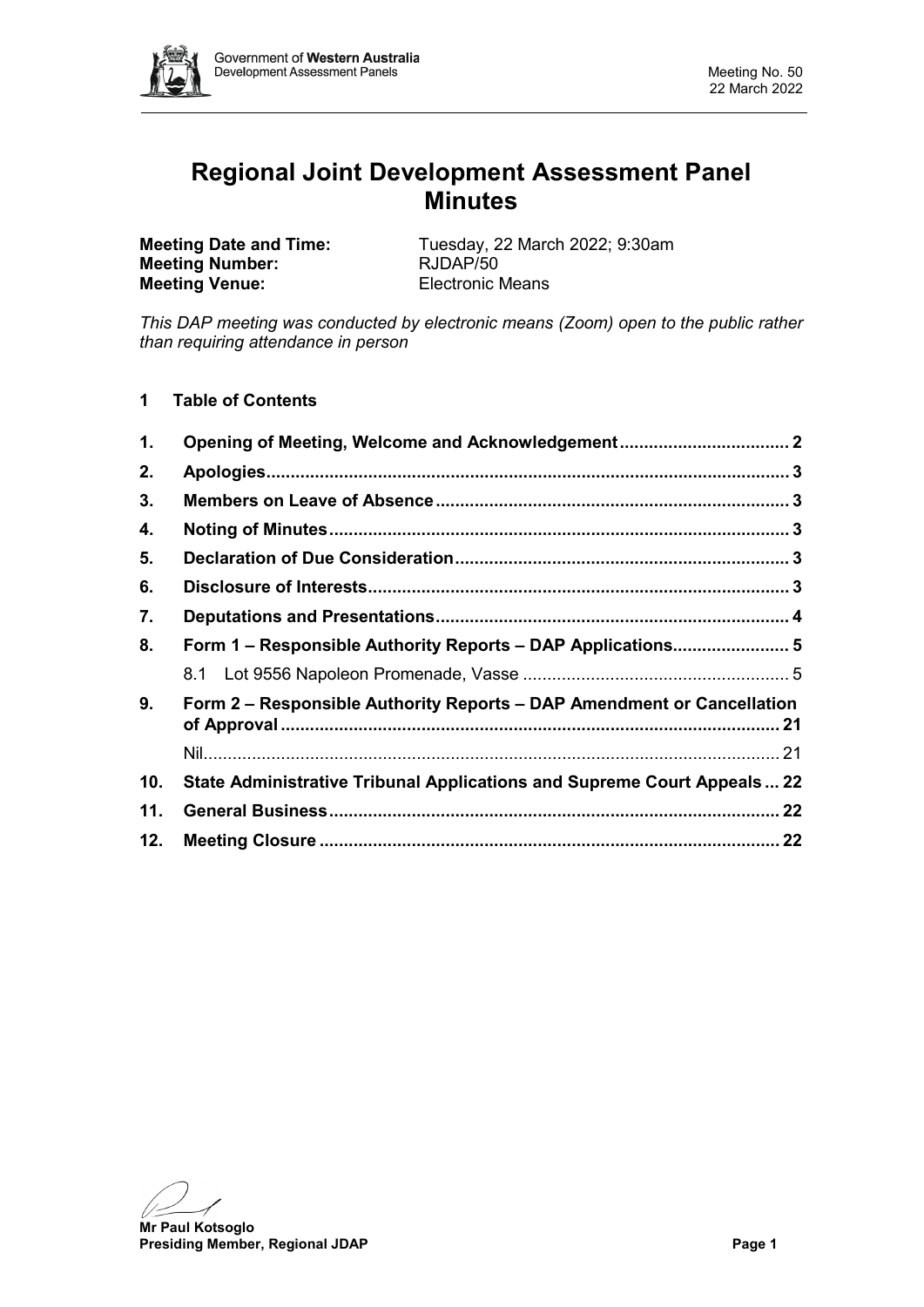

# **Attendance**

### **DAP Members**

Mr Paul Kotsoglo (Presiding Member) Mr Gene Koltasz (A/Deputy Presiding Member) Mr John Syme (A/Third Specialist Member) Mayor Grant Henley (Local Government Member, City of Busselton) Cr Phill Cronin (Local Government Member, City of Busselton)

### **Officers in attendance**

Mr Andrew Watts (City of Busselton) Ms Lee Reddell (City of Busselton) Ms Brionym McGinty (City of Busselton)

### **Minute Secretary**

Ms Samantha Hansen (DAP Secretariat) Ms Adele McMahon (DAP Secretariat)

### **Applicants and Submitters**

Ms Kanella Hope (Planned Focus for GDH Enterprises Pty Ltd) Ms Belinda Moharich (Moharich and More) Mr Matthew Fenwick (Hargraves Design) Mr Leith Johnston (Bunbury Farmers Market) Mr Darren Levey (Uloth & Associates) Mr Graham Leith (GDH Enterprises Pty Ltd)

### **Members of the Public / Media**

<span id="page-1-0"></span>There were 3 members of the public in attendance.

### **1. Opening of Meeting, Welcome and Acknowledgement**

The Presiding Member declared the meeting open at 9:33am on 22 March 2022 and acknowledged the traditional owners and paid respect to Elders past and present of the land on which the meeting was being held.

The Presiding Member announced the meeting would be run in accordance with the DAP Standing Orders 2020 under the *Planning and Development (Development Assessment Panels) Regulations 2011.*

### **1.1 Announcements by Presiding Member**

The Presiding Member advised that the meeting may be audio recorded in accordance with Section 5.16 of the DAP Standing Orders 2020 which states *'A person must not use any electronic, visual or audio recording device or instrument to record the proceedings of the DAP meeting unless the Presiding Member has given permission to do so.'* The Presiding Member granted permission for the minute taker to record proceedings for the purpose of the minutes only.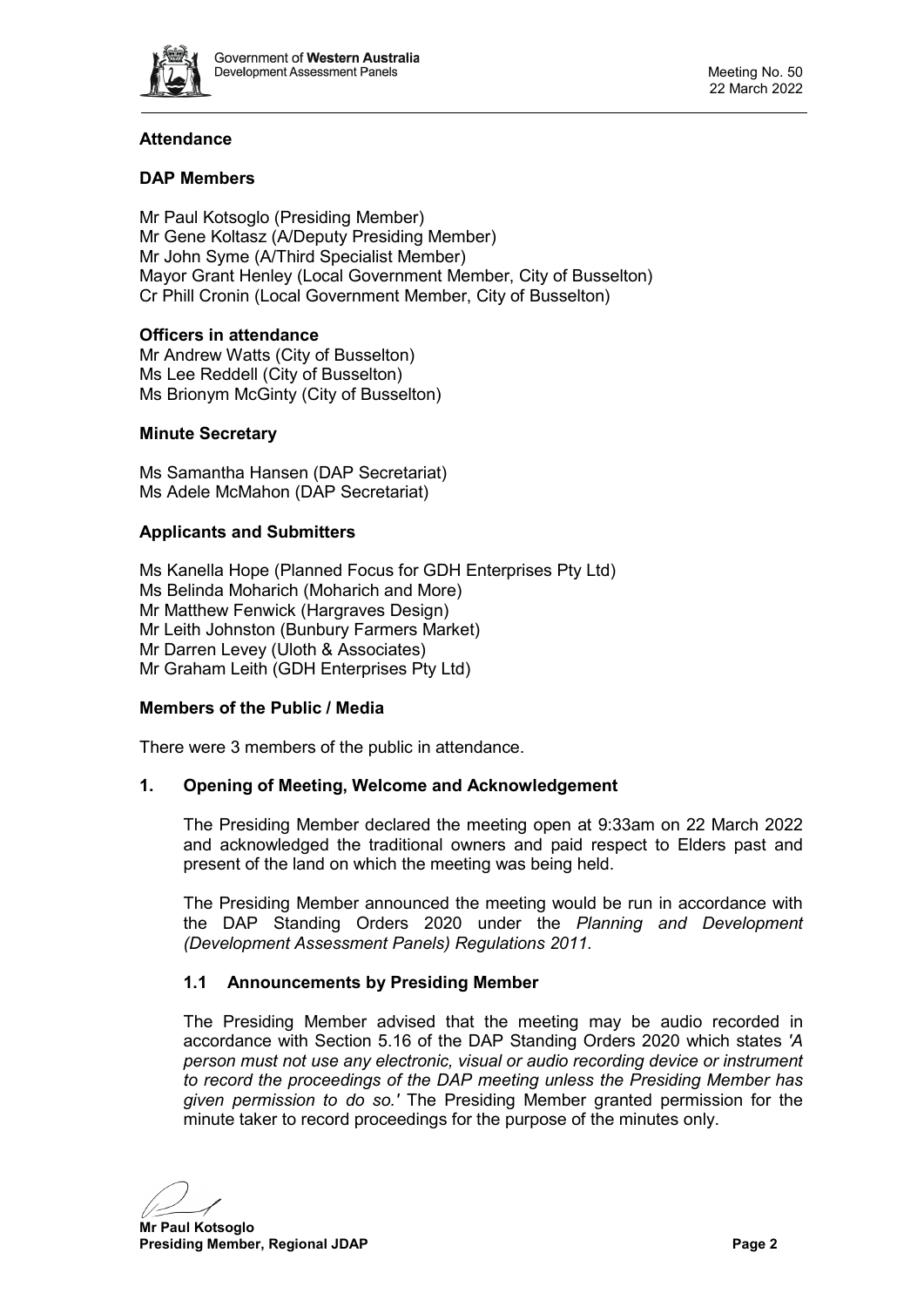

In response to the COVID-19 situation, this meeting was convened via electronic means (Zoom). Members were reminded to announce their name and title prior to speaking.

# <span id="page-2-0"></span>**2. Apologies**

Ms Kanella Hope, Deputy Presiding Member Mr Justin Page (Specialist Member) Cr Paul Carter (Local Government Member, City of Busselton)

#### <span id="page-2-1"></span>**3. Members on Leave of Absence**

Nil

#### <span id="page-2-2"></span>**4. Noting of Minutes**

DAP members noted that signed minutes of previous meetings are available on the [DAP website.](https://www.dplh.wa.gov.au/about/development-assessment-panels/daps-agendas-and-minutes)

#### <span id="page-2-3"></span>**5. Declaration of Due Consideration**

The Presiding Member noted that an addendum to the agenda was published to include details of a DAP direction for further information and responsible authority response in relation to Item 8.1, received on 21 March 2022.

All members declared that they had duly considered the documents.

#### <span id="page-2-4"></span>**6. Disclosure of Interests**

DAP Member, Mr Paul Kotsoglo, declared an impartiality interest in Item 8.1. Mr Kotsoglo is the Presiding Member of the Regional Joint Development Assessment Panel (RJDAP) and is familiar with Ms Kanella Hope given that he serves with her as the Deputy Presiding Member on the RJDAP. Ms Hope is the applicant for Item 8.1

In accordance with section 6.2 and 6.3 of the DAP Standing Orders 2020, the Presiding Member, Ms Francesca Lefante determined that the member listed above, who had disclosed an Impartiality Interest was permitted to participate in the discussion and voting on the item.

DAP Member, Mr Gene Koltasz declared an impartiality interest as he is a member of the Deputy Presiding Member pool and has served on panels with Ms Kanella Hope in the past. Ms Hope is the applicant for Item 8.1.

In accordance with section 6.2 and 6.3 of the DAP Standing Orders 2020, the Presiding Member, Mr Paul Kotsoglo determined that the member listed above, who had disclosed an Impartiality Interest was permitted to participate in the discussion and voting on the item.

DAP Member, Ms Kanella Hope, declared a Direct Pecuniary Interest in item 8.1. Ms Hope is the Director of Planned Focus. Planned Focus (representing GDH Enterprises Pty Ltd) is the applicant for Item 8.1.

**Mr Paul Kotsoglo Presiding Member, Regional JDAP Page 3 Page 3**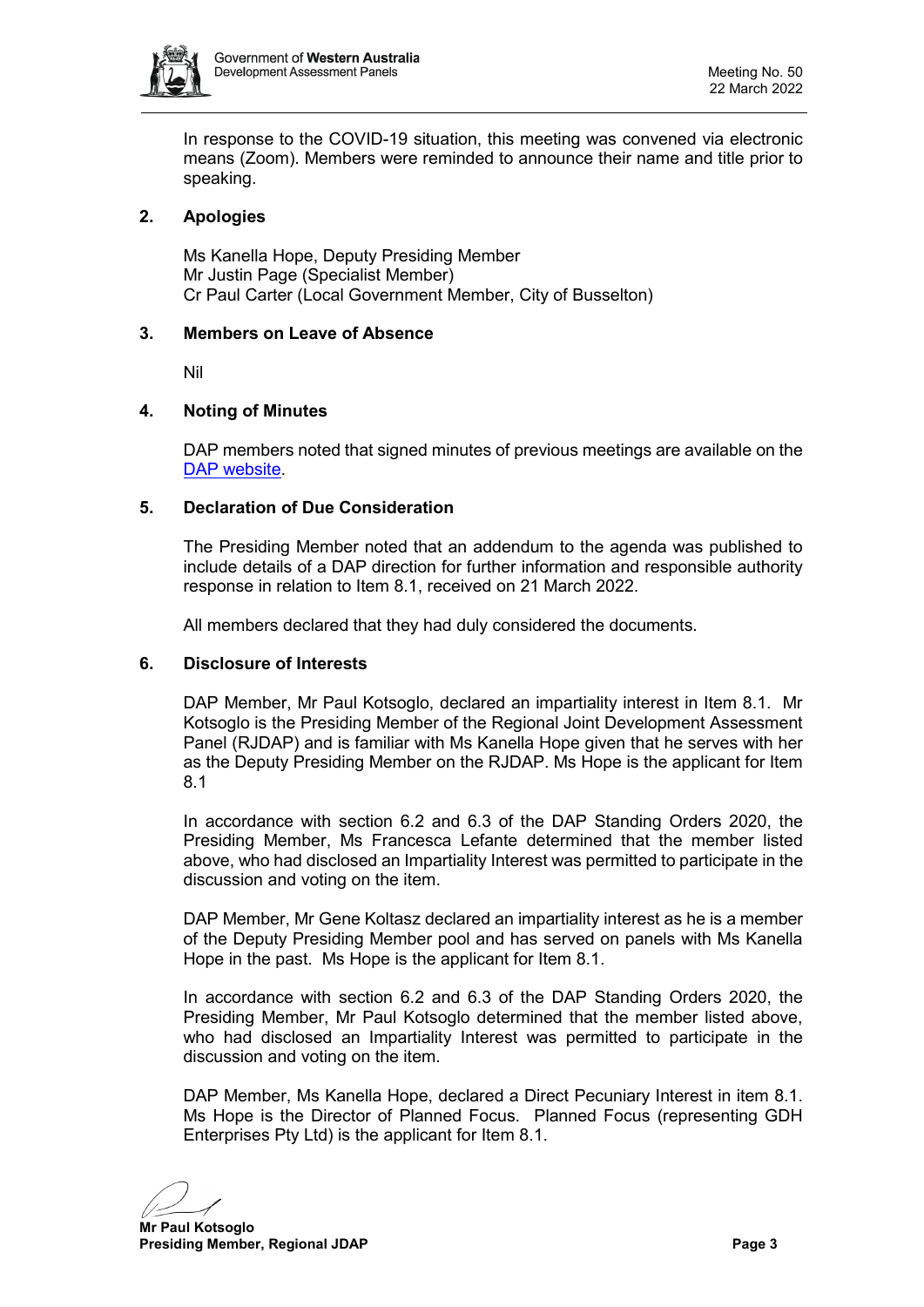

DAP Member, Mr Justin Page, declared an Indirect Pecuniary Interest in item 8.1. Mr Page is employed by Element Advisory of whom the owner, Perron Developments Pty Ltd) is a client.

In accordance with section 6.2 and 6.3 of the DAP Standing Orders 2020, the Presiding Member, Mr Paul Kotsoglo determined that the members listed above, who had disclosed a Direct and Indirect Pecuniary Interest were not permitted to participate in the discussion and voting on the item.

### <span id="page-3-0"></span>**7. Deputations and Presentations**

- **7.1** Ms Kanella Hope (Planned Focus) addressed the DAP in support of the recommendation for the application at Item 8.1 and responded to questions from the panel.
- **7.2** Ms Belinda Moharich (Moharich & More) addressed the DAP in support of the recommendation for the application at Item 8.1 and responded to questions from the panel.
- **7.3** Mr Matthew Fenwick (Hargraves Design) responded to questions from the panel
- **7.4** Mr Darren Levey (Uloth & Associates) addressed the DAP in support of the recommendation for the application at Item 8.1 and responded to questions from the panel.
- **7.5** Ms Lee Reddell (City of Busselton) addressed the DAP in relation to the application at Item 8.1 and responded to questions from the panel.
- **7.6** Ms Barbara Wagner addressed the DAP in relation to the application at Item 8.1.

### **PROCEDURAL MOTION 1**

**Moved by:** Mr John Syme **Seconded by:** Mr Gene Koltasz

That the meeting be adjourned for a period of 5 minutes.

*The meeting was adjourned at 11:20am. The meeting was reconvened at 11:25am.*

### **The Procedural Motion was put and CARRIED UNANIMOUSLY**

**REASON:** To allow members to take a short recess.

**Mr Paul Kotsoglo**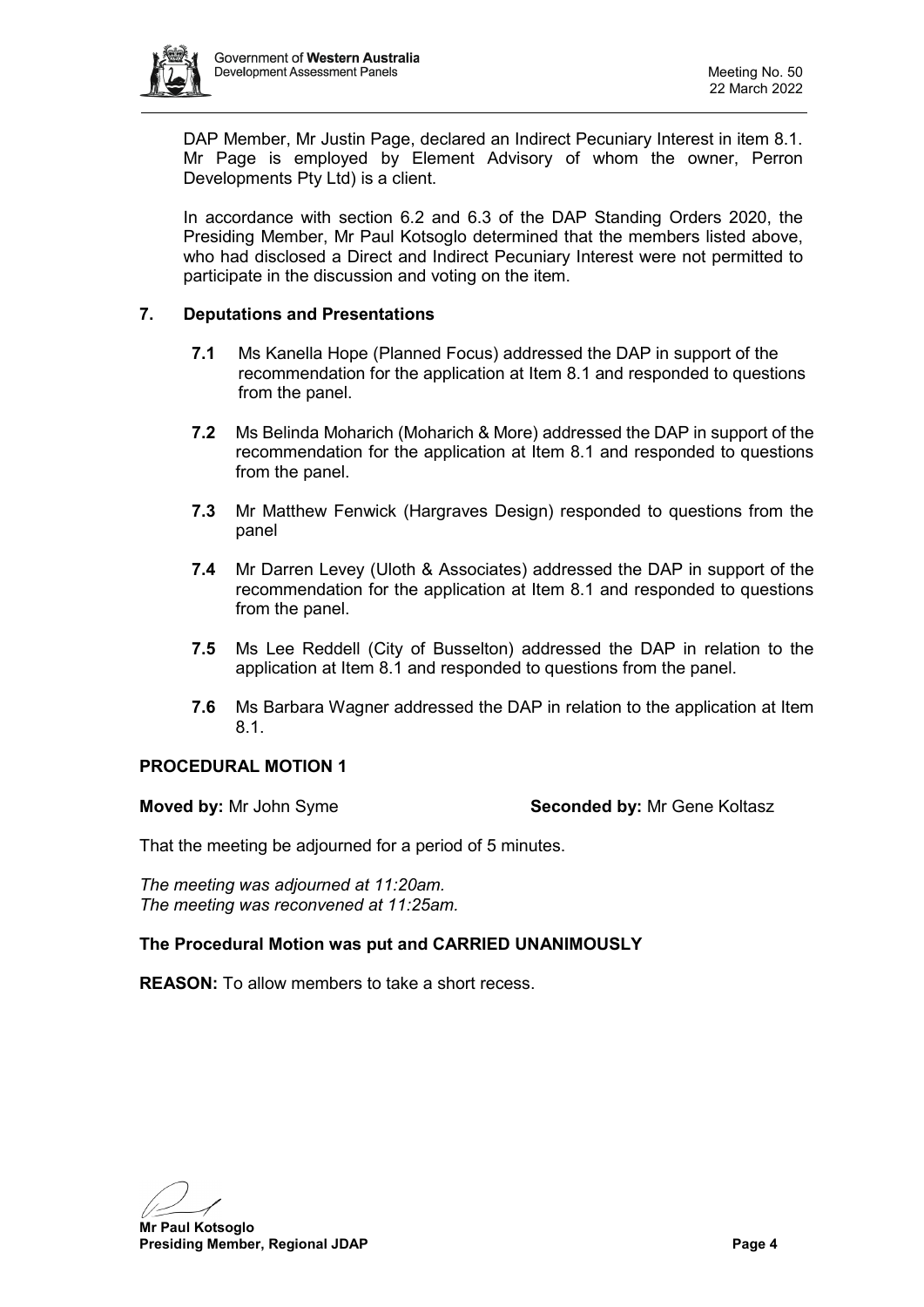

### <span id="page-4-0"></span>**8. Form 1 – Responsible Authority Reports – DAP Applications**

#### <span id="page-4-1"></span>**8.1 Lot 9556 Napoleon Promenade, Vasse**

| Development Description: |                                               |  |  | Shop (Fresh Food Retailer) with select |  |  |  |
|--------------------------|-----------------------------------------------|--|--|----------------------------------------|--|--|--|
|                          | advertisements                                |  |  |                                        |  |  |  |
| Applicant:               |                                               |  |  | Kanella Hope, Planned Focus for GDH    |  |  |  |
|                          | <b>Enterprises Pty Ltd</b>                    |  |  |                                        |  |  |  |
| Owner:                   | Perron Developments Pty Ltd / Stawell Pty Ltd |  |  |                                        |  |  |  |
| Responsible Authority:   | City of Busselton                             |  |  |                                        |  |  |  |
| DAP File No:             | DAP/21/02138                                  |  |  |                                        |  |  |  |
|                          |                                               |  |  |                                        |  |  |  |

#### **REPORT RECOMMENDATION**

That the Regional JDAP resolves to:

1. **Approve** DAP Application reference DAP/21/02138 and accompanying plans (A200, A201, A202, A203, A204, A205, A300, A301, A400, A401, A500 and A600 and A601) in accordance with Clause 68 of Schedule 2 (Deemed Provisions) of the *Planning and Development (Local Planning Schemes) Regulations 2015*, and the provisions of the *City of Busselton Local Planning Scheme No. 21*, subject to the following conditions:

#### **GENERAL CONDITIONS:**

- 1. The development hereby approved shall be substantially commenced within four years from the date of this decision letter.
- 2. The development hereby approved shall be undertaken in accordance with the signed and stamped, Approved Development Plans, and except as may be modified by the following conditions.

#### **PRIOR TO COMMENCEMENT OF ANY WORKS CONDITIONS**

- 3. The development hereby approved, or any works required to implement the development, shall not commence until the following plans or details have been submitted to the City and have been approved in writing –
	- 3.1. Plans that satisfactorily address the following required design changes and as may be indicated in red on the Approved Development Plans –

Deletion of the embayment indicated within the Coomidup Boulevard Road Reserve;

- a. Deletion of the two  $x$  12 $m<sup>2</sup>$  indicative 'art installation spaces', located above the verandah, on the eastern elevation of the building;
- b. Deletion of the 12m<sup>2</sup> indicative 'art installation space', located above the verandah, on the western elevation of the building;

**Mr Paul Kotsoglo**

**Presiding Member, Regional JDAP Page 5**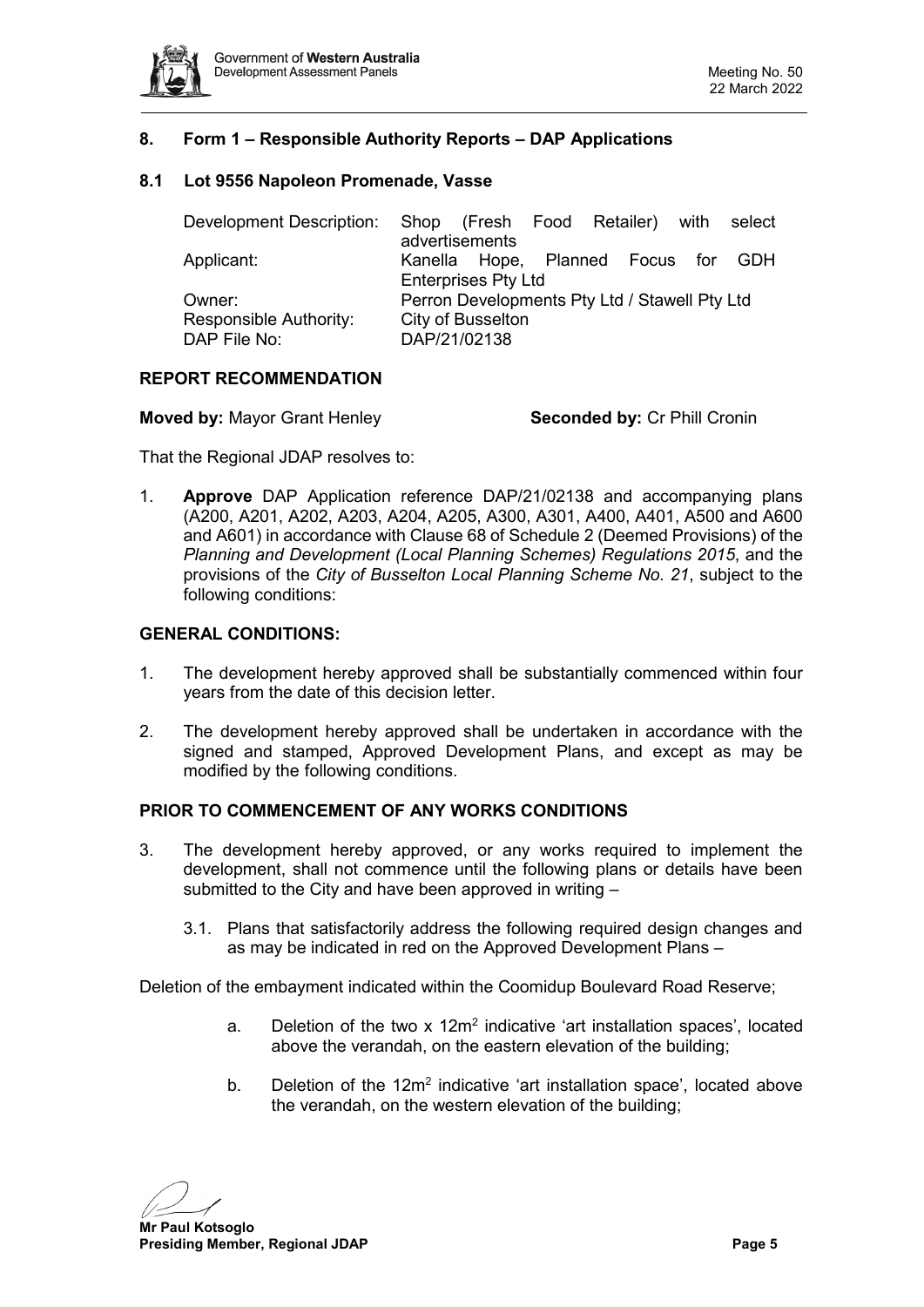

- c. Deletion of the  $17m^2$  indicative 'art installation space', adjacent to the loading dock, on the northern elevation of the building;
- d. Deletion of the two 'LED screen' signs (LED1) proposed on the western and eastern elevations of the building;
- e. Deletion of the 'standard signage board' (ST8) proposed on the northern elevation of the building.
- 3.2 Final details of the advertising signage, including but not limited to the design, materials and levels of illumination.
- 3.3 A schedule of the final materials, finishes and colours, which shall be generally consistent with the approved plans. The schedule shall include details of the type of materials proposed to be used, including their colour and texture.
- 3.4 A detailed plan which shows natural ground levels, finished ground levels and finished floor levels;
- 3.5 Detailed plans of the modifications to street verges, vehicle crossing points, roadside drainage, street furniture, footpaths, lighting and servicing infrastructure to provide vehicular and pedestrian access to the site.
- 3.6 Details of the controlled access to loading/delivery area from the customer parking area to ensure access for service vehicles only.
- 3.7 Car Park Traffic Management Strategy, which shall demonstrate how traffic flows within parking areas will be maintained during peak traffic periods. The strategy is to be reviewed not less than three years after the occupation of the development.
- 3.8 Satisfactory arrangements for works to be undertaken to create the new road extending west from the intersection of Coomidup Boulevard and Ganges Lane to provide access to the southern side of the development.
- 3.9 Satisfactory arrangements for modification to the configuration of the existing median island at the northern end of Coomidup Boulevard, to facilitate right turn exit movements of service vehicles from the northern crossover of the approved development onto Coomidup Boulevard.
- 3.10 Satisfactory arrangements for works to be undertaken at the Coomidup Boulevard/Warrior Court intersection to limit operation of the intersection to left in and left out access only, whilst maintaining the ability for right turn movements of service vehicles from the northern crossover of the approved development onto Coomidup Boulevard.
- 3.11 Satisfactory arrangements for works to be undertaken to upgrade the intersection of Coomidup Boulevard, Ganges Lane and the new access road via installation of a roundabout.

**Mr Paul Kotsoglo**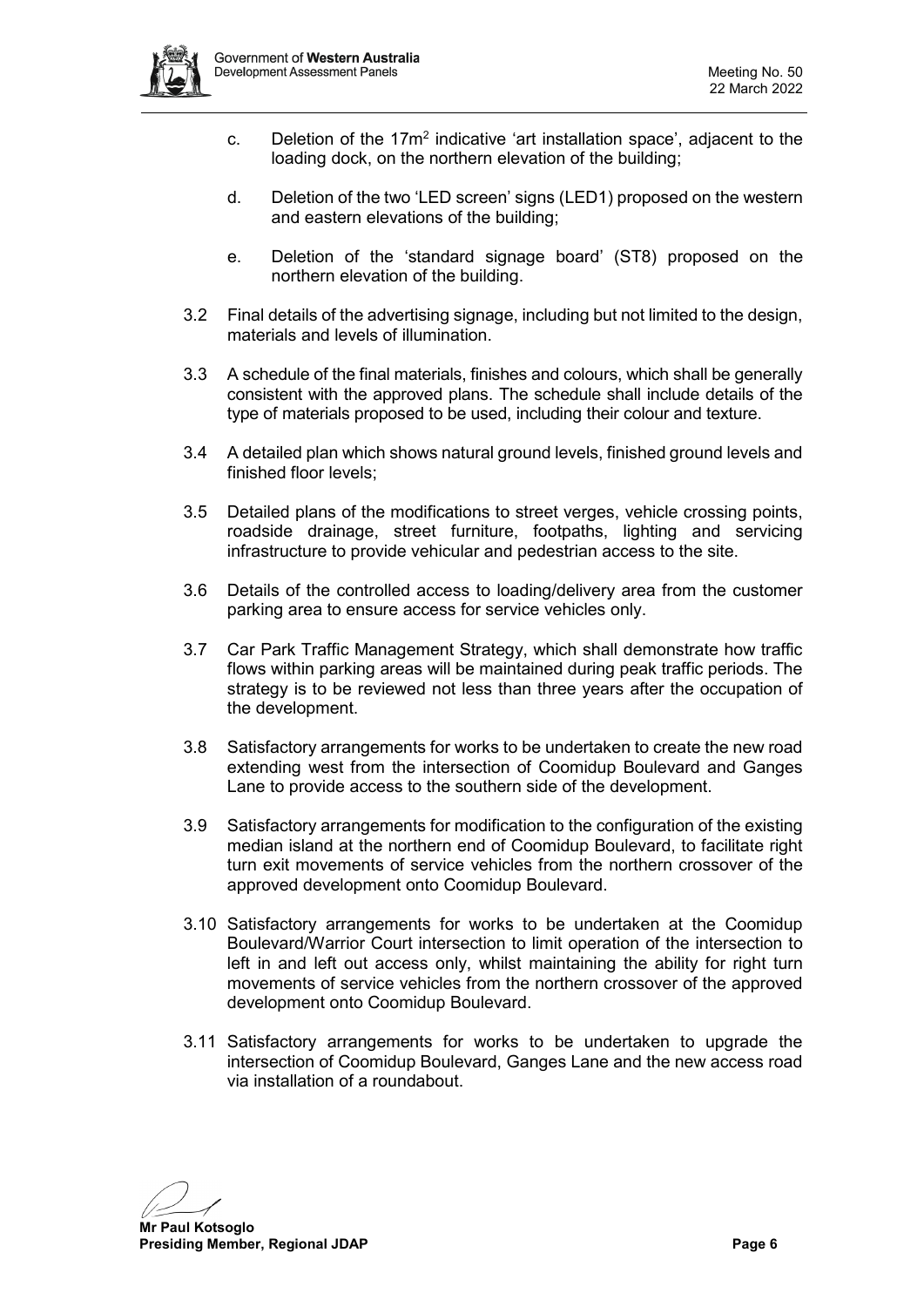

- 3.12 Details of the proposed bicycle parking which are to be designed in accordance with the Australian Standard for Parking Facilities – Bicycle Parking (AS2890.3-2015). The details shall include, as a minimum, the location, design and materials to be used in their construction.
- 3.13 Satisfactory arrangements for the provision of a 20 metre wide landscaped visual screening buffer to Bussell Highway along the northern boundary of Lot 9556/proposed Lot 124.
- 3.14 A stormwater and groundwater management plan is prepared and submitted consistent with the approved Urban Water Management Plan for Vasse Newton Town Centre;
- 3.15 A final Landscaping Plan (LP). The LP shall include the following:
	- a. The provision of a minimum of four additional evergreen trees on the western boundary of the site;
	- b. Details of all planting areas for shade trees to be provided within the car parking area, ensuring that suitable space to enable a canopy tree of between 5m-10m height at maturity to establish, as well as the provision of suitable root barriers and irrigation;
	- c. the location, number, size and species of proposed trees and shrubs, including calculations for the landscaping area;
	- d. any lawns to be established;
	- e. any existing trees to be retained;
	- f. those areas to be reticulated or irrigated;
	- g. open style fencing to the western site boundary to provide definition to the Buayanyup River Drain Reserve (R50351);
	- h. be based on water sensitive urban design principles;
	- i. be based on Designing Out Crime principles; and
	- j. verge treatments, including hard and soft landscaping treatments.

**Mr Paul Kotsoglo**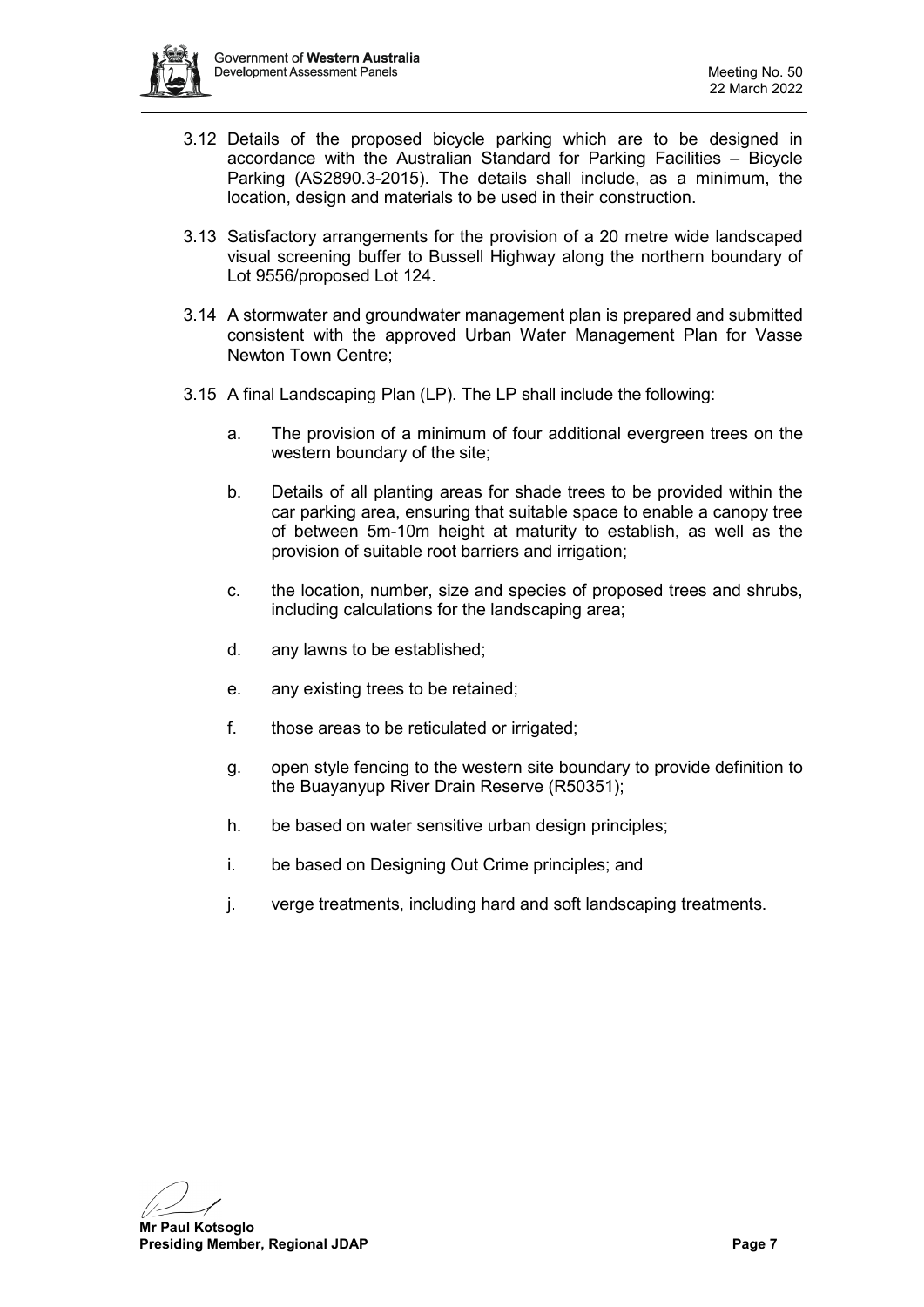

- 3.16 A Construction Management Plan (CMP). The CMP shall address the following:
	- a. all forward works for the site;
	- b. public safety and amenity;
	- c. site security;
	- d. contact details of essential site personnel, construction period and operating hours;
	- e. community information, consultation and complaints management plan;
	- f. traffic, access and parking management;
	- g. delivery of materials and equipment to the site;
	- h. storage of materials and equipment on the site;
	- i. waste management;
	- j. sanitary facilities;
	- k. dust management during the construction process;
	- l. stormwater and sediment control; and
	- m. any other matter deemed relevant by the City.
- 3.17 Lighting Plan which shall include provision of lighting for all awnings, parking areas, footpaths and areas accessible to the public and be consistent with the requirements of Australian Standard *AS 4282—2019*, *Control of the obtrusive effects of outdoor lighting*.
- 3.18 Arrangements to provide public art works within the development site. This entails compliance with the Percent for Art provisions of the City's Development Contribution Policy via appropriate works up to a minimum value of 1% of the Estimated Cost of Development ("ECD").

**Mr Paul Kotsoglo**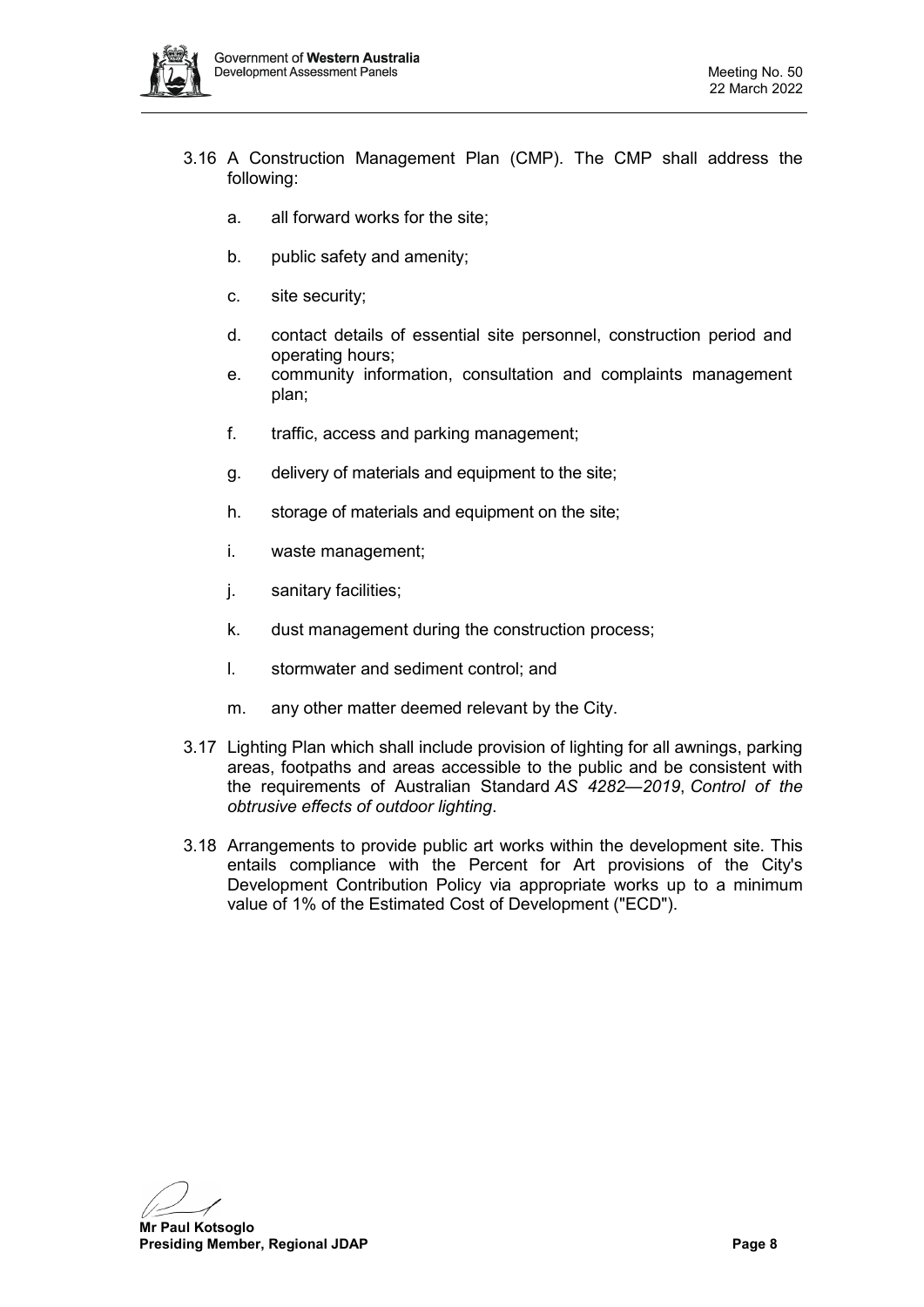

# **PRIOR TO OCCUPATION/USE OF THE DEVELOPMENT CONDITIONS**

- 4. The development hereby approved shall not be occupied, or used, until all plans, details or works required by Conditions 2 and 3 have been implemented; and the following conditions have been complied with to the satisfaction of the City –
	- 4.1. Crossovers are located and constructed to the City's specifications.
	- 4.2. All vehicle parking, access ways, footpaths and external lighting shall be constructed to a minimum standard in accordance with the Australian Standard for Parking Facilities - Off-Street Car Parking (AS 2890.1) and shall be developed in the form and layout depicted on the approved plans to the satisfaction of the City.
	- 4.3. Accessible car parking and access shall be provided and designed in accordance with the Australian Standard for Parking Facilities - Off-Street Car Parking for people with disabilities (AS 2890.6)

### **ONGOING CONDITIONS**

- 5. The works and other measures undertaken to satisfy Conditions 2, 3 and 4 shall be subsequently maintained for the life of the development, and the following conditions must be complied with to the satisfaction of the City –
	- 5.1 The Car Park Traffic Management Strategy to be reviewed, and any updates deemed necessary by the City to be undertaken and approved in writing, at no less than three year intervals, from the date of occupation of the development.
	- 5.2 No roller doors or screens are permitted to be installed to the eastern or southern elevations of the building;
	- 5.3 All glazing to be clear, non-tinted glazing and shall not be subsequently obscured by alternative window treatment, signage or internal shelves to the satisfaction of the City;
	- 5.4 All services and service related hardware, including antennae, satellite dishes and air conditioning units, being suitably located away from public view and/or screened to the satisfaction of the City;
	- 5.5 Landscaping and reticulation shall be maintained in accordance with the approved Landscaping Plan to the satisfaction of the City. Unless otherwise first agreed in writing, any trees or plants which, within a period of five years from first planting, are removed, die or, are assessed by the City as being seriously damaged, shall be replaced within the next available planting season with others of the same species, size and number as originally approved.

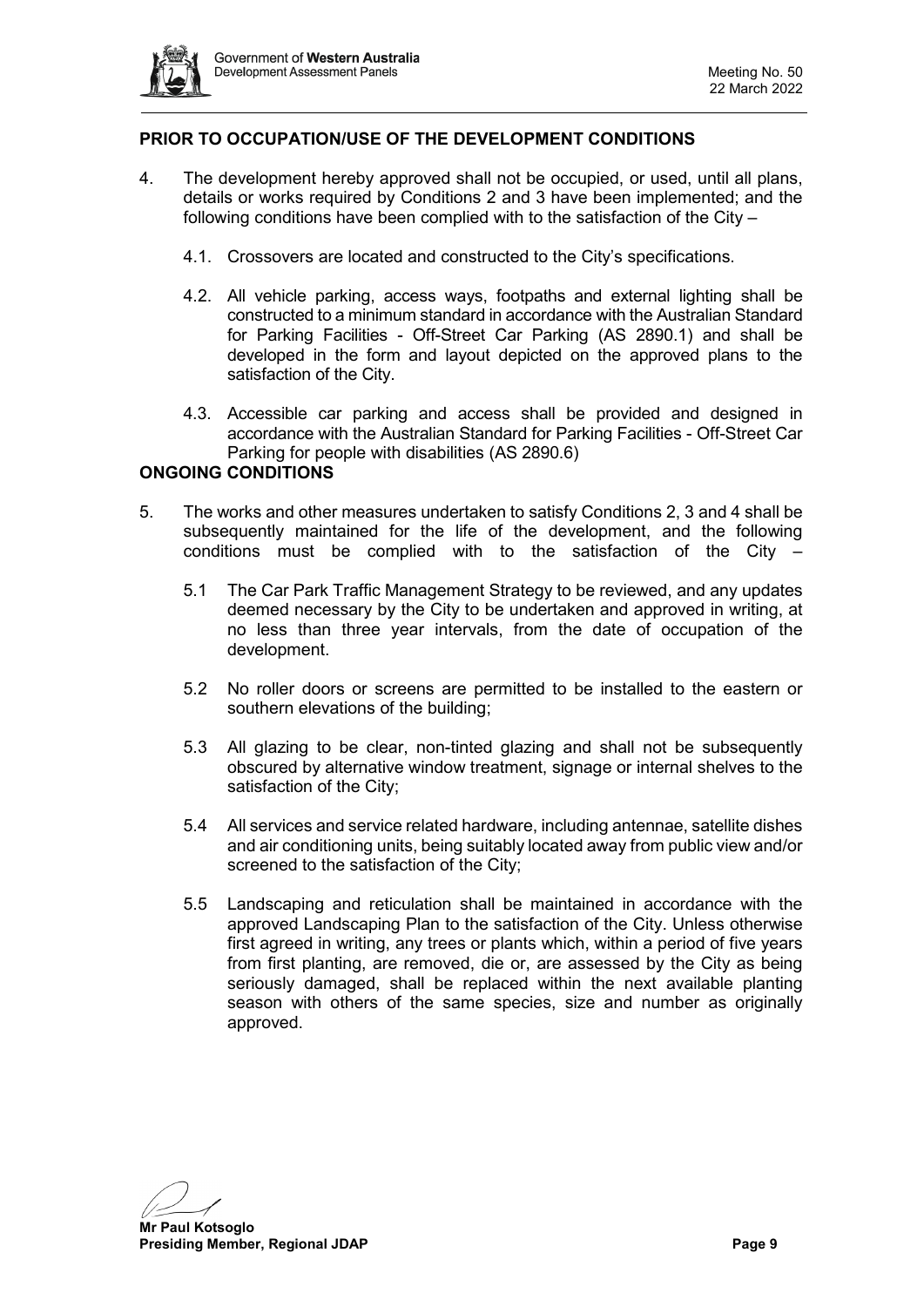

# **ADVICE TO APPLICANT**

- 1. If the applicant and/or owner are aggrieved by this decision there is a right of review under the provisions of Part 14 of the *Planning and Development Act 2005*. A review must be lodged with the State Administrative Tribunal, and must be lodged within 28 days of the decision.
- 2. This Decision Notice grants Development Approval to the development the subject of this application. It cannot be construed as granting Development Approval for any other structure shown on the approved plans which was not specifically included in this application.
- 3. Please note it is the responsibility of the applicant / owner to ensure that, in relation to Condition 1, this Development Approval remains current and does not lapse. The City of Busselton does not send reminder notices in this regard. The term "substantially commenced" has the meaning given to it in the *Planning and Development (Local Planning Schemes) Regulations 2015* as amended from time to time.
- 4. In accordance with the provisions of the *Building Act 2011*, and *Building Regulations 2*012, an application for a building permit must be submitted to, and approval granted by the City, prior to the commencement of the development hereby permitted.
- 5. Peak traffic periods to be addressed in the Car Park Traffic Management Strategy shall include long weekends, school holiday periods and any other significantly busy times as identified and agreed to between the proponent and the City.
- 6. Applicants/developers are encouraged to review the *Percent for Art Policy Step by Step Guide for Developers* which can be viewed on the City's website at [www.busselton.wa.gov.au](http://www.busselton.wa.gov.au/) and liaise with the City's Cultural Planning Officer at the earliest possible opportunity.
- 7. The Estimated Cost of Development shall be to the satisfaction of the City and based on demonstrated contract values or estimates provided by a quantity surveyor, with such contract or estimates being no more than 3 months old at the time of calculation of the payment amount, and if such information is more than 3 months old, the Estimated Cost of Development shall be indexed to the general construction industry index for Western Australia.
- 8. The stormwater design should consider the approved *Vasse Newtown, Town Centre Stage 1 UWMP, September 2014 (Version J5347e, dated 02/10/14)*, in particular:
	- a. consideration of the discharge from Stage 2 (i.e. subject Lot 9556);
	- b. ensuring stormwater modelling parametrisation and controls matches that of this approved UWMP (to avoid unintended cumulative impacts that may result in the off-site discharges that exceed the capacity of downstream infrastructure, potentially resulting in localised flooding);
	- c. consideration of groundwater levels.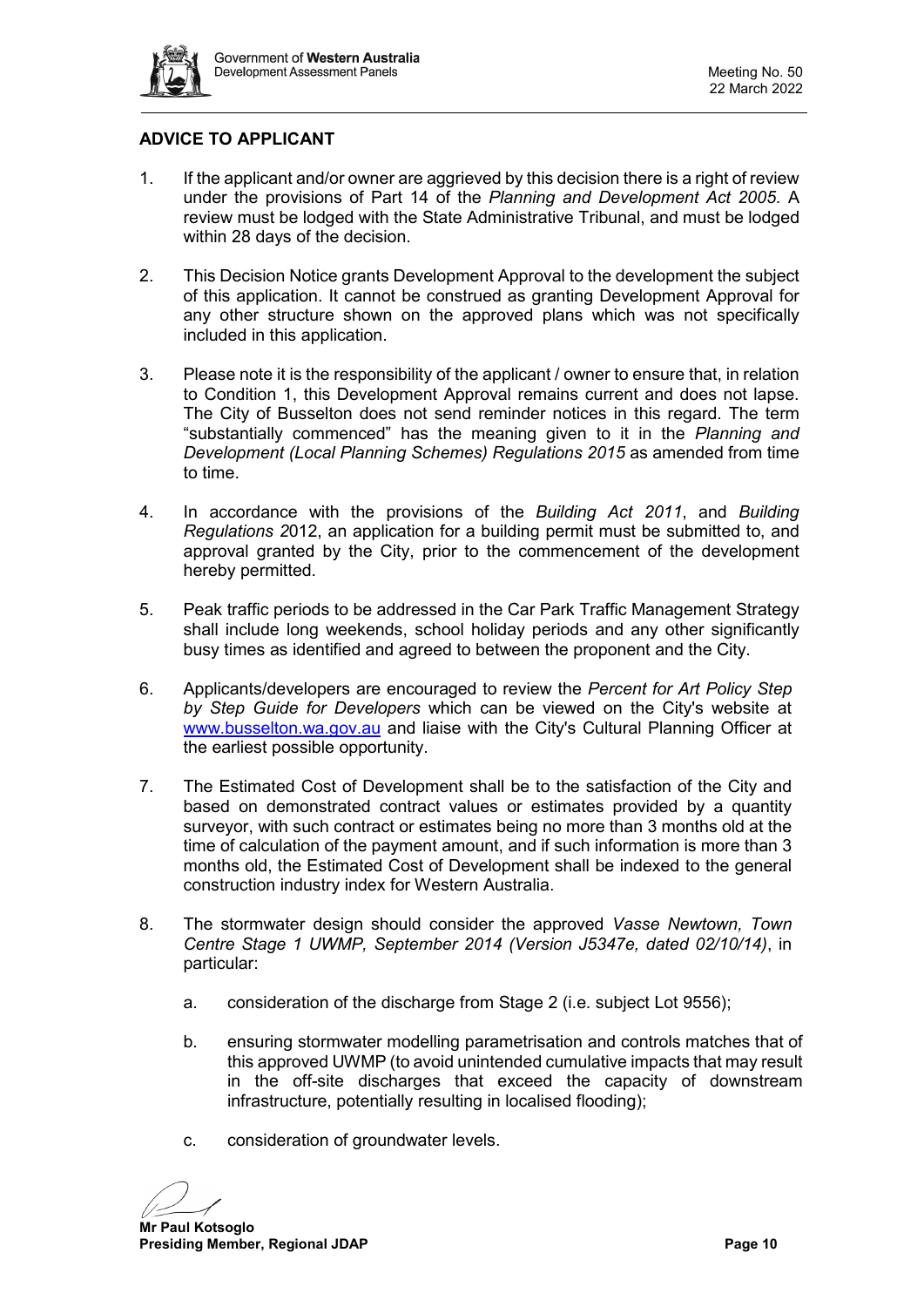

- 9. The proponent shall refer to Department of Water and Environmental Regulation's acid sulfate soil guidelines for information to assist with the management of ground and/or groundwater disturbing works". Link: [https://www.der.wa.gov.au/your-environment/acid-sulfate-soils/69](https://www.der.wa.gov.au/your-environment/acid-sulfate-soils/69-acidsulfatesoils-guidelines) [acidsulfatesoils-guidelines](https://www.der.wa.gov.au/your-environment/acid-sulfate-soils/69-acidsulfatesoils-guidelines)
- 10. Measures to prohibit right turn movements of trucks and other vehicles from Coomidup Boulevard onto Bussell Highway may be implemented in the future should it be considered necessary due to significant adverse traffic impacts.
- 11. In accordance with the requirements of the *Local Government (Uniform Local Provisions) Regulations 1996*, you are hereby notified that any vehicle access from the land to a road or other public thoroughfare must be in accordance with the City's adopted Crossover Policy and Vehicle Crossovers Technical Specification.
- 12. Food handling, preparation and storage areas to be designed and constructed in accordance with the *Food Act 2008*, *Food Regulations 2009* and the *Australian and New Zealand Food Authority (ANZFA) Food Safety Standards.*
- 13. All public access areas (dining areas, etc) are to comply with the provisions of the *Health (Miscellaneous Provisions) Act 1911*, related regulations and guidelines and in particular Part VI – Public Buildings.

# **PROCEDURAL MOTION 2**

**Moved by: Mayor Grant Henley <b>Seconded by:** Mr Gene Koltasz

That Standing Orders be suspended in accordance with section 5.10.2h of the DAP Standing Orders 2020 to allow members to speak more than once on the same item and continue further debate on proposed amending motions.

### **The Procedural Motion was put and CARRIED UNANIMOUSLY.**

**REASON:** To allow members to speak more than once on the item and continue further debate on the proposed amendments.

### **PROCEDURAL MOTION 3**

**Moved by: Mayor Grant Henley Seconded by: Mr Gene Koltasz**

To reinstate DAP Standing Orders.

### **The Procedural Motion was put and CARRIED UNANIMOUSLY.**

**REASON:** To reinstate Standing Orders.

*The Standing Orders were suspended at 11:40am. The Standing Orders were reinstated at 11:50am.*

**Mr Paul Kotsoglo Presiding Member, Regional JDAP Page 11 Page 11**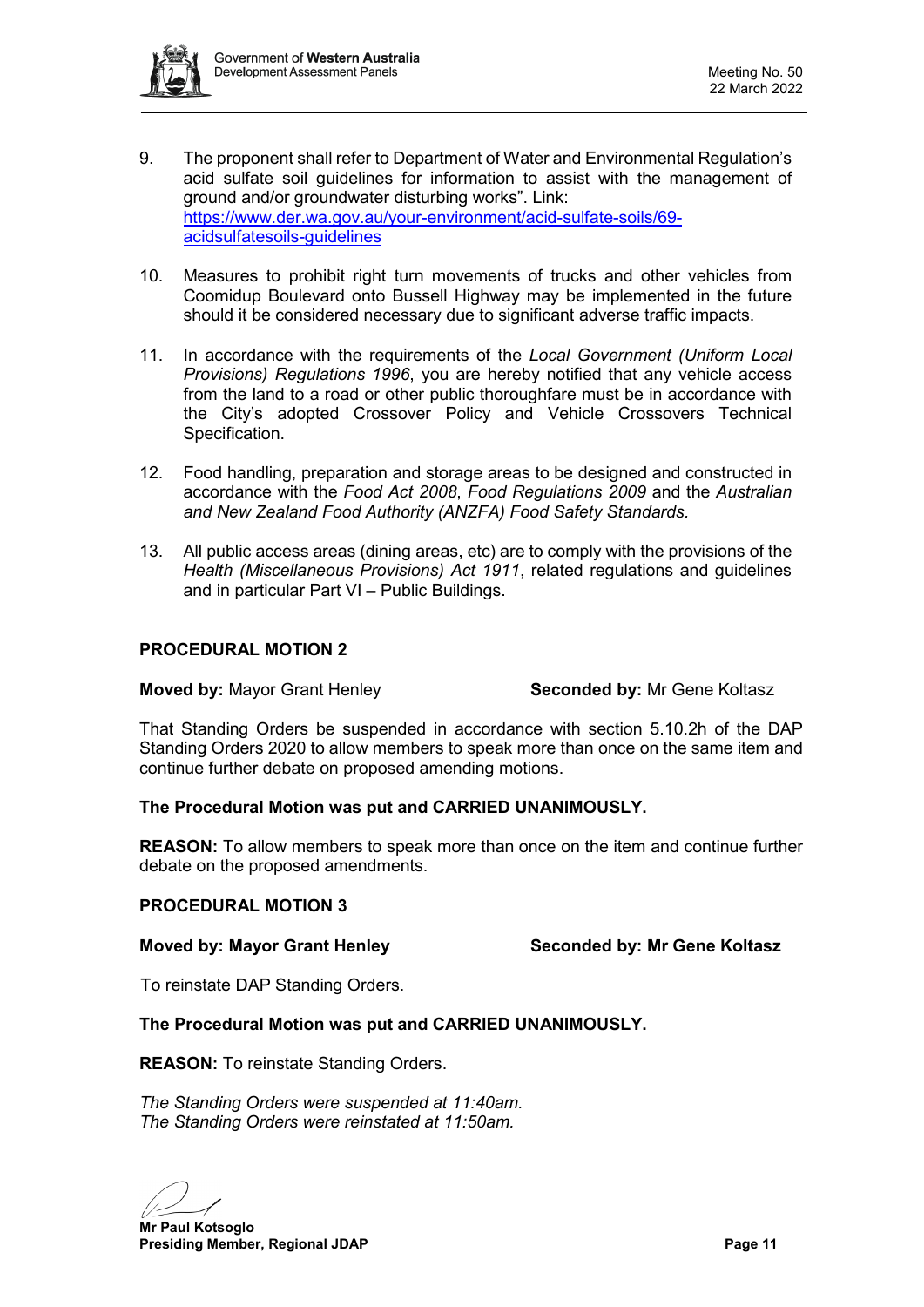

#### **Moved by:** Mr John Syme **Seconded by:** Mr Gene Koltasz

That Condition No.3.1 a be deleted and the remaining subpoints of the condition be realphabetised accordingly.

#### **The Amending Motion was put and CARRIED UNANIMOUSLY.**

**REASON:** The panel determined Condition No.3.1 a. is to be dealt with appropriately through the subdivision process as it is included in the subdivision plan for the greater land holding in which the land is located. Therefore, it is considered appropriate the matter is dealt with via the subdivision process rather than through a condition of approval associated with the development application.

#### **AMENDING MOTION 2**

#### **Moved by:** Mr John Syme **Seconded by:** Mr Gene Koltasz

That Condition No.3.1 b, 3.1 c and 3.1 d (now Condition No. 3.1 a-c) be deleted and the remaining subpoints of the condition be re-alphabetised accordingly.

#### **The Amending Motion was put and CARRIED UNANIMOUSLY.**

**REASON:** The panel determined Conditions 3.1 a, 3.1 b and 3.1 c (previously 3.1b, 3.1c and 3.1 d) to be a duplication of Condition No.3.18 and the conditions were more appropriately dealt with through condition 3.18.

#### **AMENDING MOTION 3**

**Moved by:** Mr John Syme **Seconded by:** Cr Phill Cronin

That Condition No.3.7 be amended to read as follows:

*Car Park Traffic Management Strategy, which shall demonstrate how traffic flows within parking areas will be maintained during peak traffic periods. The strategy is to be reviewed not less than three years after the occupation of the development.* 

#### **The Amending Motion was put and CARRIED (4/1).**

For: Mr Gene Koltasz Mr John Syme Mayor Grant Henely Cr Phill Cronin

Against: Mr Paul Kotsoglo

**REASON:** The panel determined Condition No.3.7 be amended to provide finality of the condition due to the open-ended nature of the original structure and requirements of the condition.

**Mr Paul Kotsoglo Presiding Member, Regional JDAP Page 12 Page 12**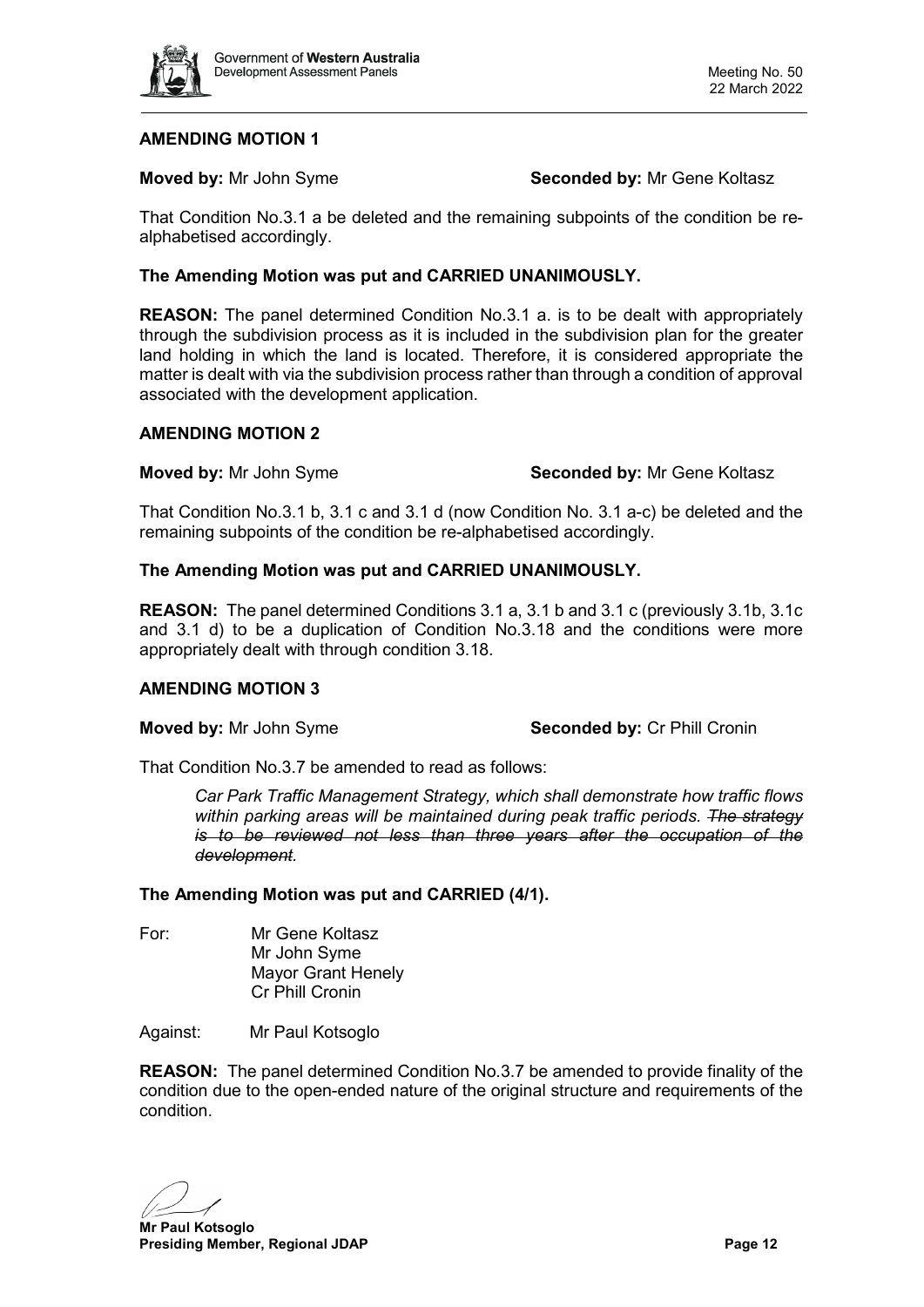

**Moved by:** Mr John Syme **Seconded by: Cr Phill Cronin** 

*The following amendments were made en bloc;*

- (i) That Condition No.3.8 be deleted, and the remaining subpoints of Condition No.3 be renumbered accordingly.
- (ii) That a new Condition No.5.6 be added to read as follows:

#### *Satisfactory arrangements for works to be undertaken to create the new road extending west from the intersection of Coomidup Boulevard and Ganges Lane to provide access to the southern side of the development.*

- (iii) That Condition No.3.9 (now Condition No.3.8) be deleted and the remaining subpoints of Condition No.3 be renumbered accordingly.
- (iv) That a new Condition No.5.7 be added to read as follows:

*Satisfactory arrangements for modification to the configuration of the existing median island at the northern end of Coomidup Boulevard, to facilitate right turn exit movements of service vehicles from the northern crossover of the approved development onto Coomidup Boulevard*.

- . (v) That Condition No.3.11 (now Condition No.3.9) be deleted and the remaining subpoints of Condition No.3 be renumbered accordingly.
- (vi) That a new Condition No.5.8 be added to read as follows:

#### *Satisfactory arrangements for works to be undertaken to upgrade the intersection of Coomidup Boulevard, Ganges Lane and the new access road via installation of a roundabout.*

- (vii) That Condition No.3.13 (now Condition No.3.10) be deleted and the remaining subpoints of Condition No.3 be renumbered accordingly.
- (viii) That a new Condition No.5.9 be added to read as follows:

*Satisfactory arrangements for the provision of a 20 metre wide landscaped visual screening buffer to Bussell Highway along the northern boundary of Lot 9556/proposed Lot 124.*

#### **The Amending Motion was put and CARRIED UNANIMOUSLY.**

**REASON:** The panel determined the eight conditions above were more appropriately dealt with through the subdivision process as the land is included in the subdivision plan for the greater land holding in which the land is located. Therefore, it is considered appropriate the matter is dealt with via the subdivision process rather than through the proposed series of conditions of approval associated with the development application and where moved to the 'Ongoing Conditions' the panel determined those conditions were better suited as 'Ongoing Conditions'.

**Mr Paul Kotsoglo Presiding Member, Regional JDAP Page 13**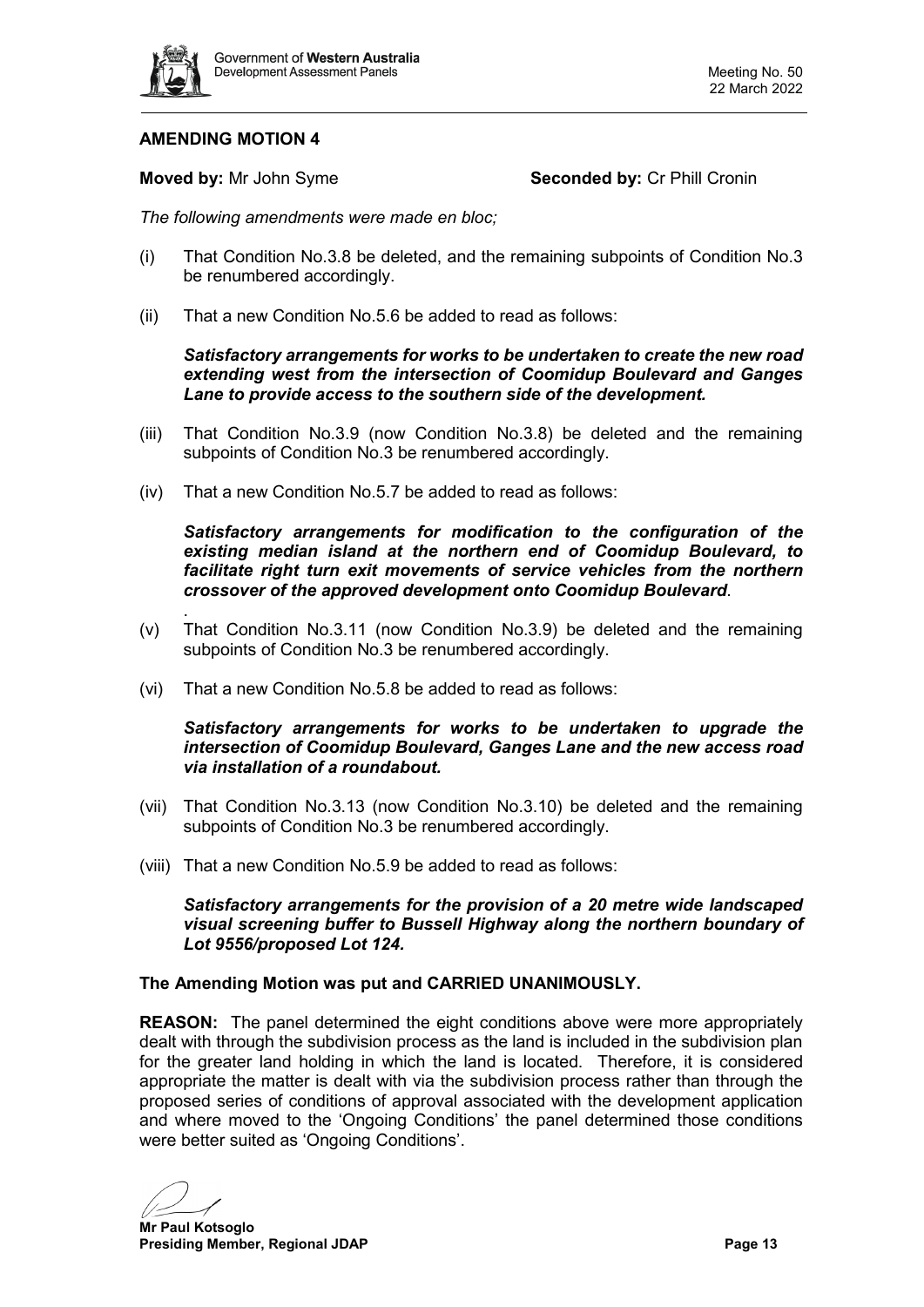

**Moved by:** Mr John Syme **Seconded by:** Mr Gene Koltasz

That Condition No.3.10 (now Condition No.3.8) be deleted and the remaining subpoints of Condition No.3 be renumbered accordingly.

#### **The Amending Motion was put and CARRIED UNANIMOUSLY.**

**REASON:** The panel determined that Condition No.3.10 (now Condition No.3.8) is covered by other processes including subdivision.

#### **AMENDING MOTION 6**

**Moved by:** Mayor Grant Henley **Seconded by:** Cr Phill Cronin

That Condition No.3.16 a). (now Condition No.3.11 a) be deleted and the remaining subpoints of Condition No.3.16 be re-alphabetised accordingly.

#### **The Amending Motion was put and CARRIED UNANIMOUSLY.**

**REASON:** The panel determined Condition No.3.16 a) (now Condition No.3.11 a) be deleted as forward works are not part of the DA and it is not necessary to impose the condition in the manner presented.

#### **AMENDING MOTION 7**

**Moved by:** Mr John Syme **Seconded by:** Cr Phill Cronin

*The following amendments were made en bloc;*

(i) That Condition No.3.18. be deleted

**REASON:** The panel determined Condition No.3.18 would be more appropriately dealt with prior to occupation or/use of the development rather than commencement of development conditions and wording modified to reflect the more appropriate structure of the condition.

(ii) That a new Condition No.4.4 be added to read as follows:

*Arrangements to provide public art works within the development site. This entails compliance with the Percent for Art provisions of the City's Development Contribution Policy via appropriate works up to a minimum value of 1% of the Estimated Cost of Development ("ECD")*

#### **The Amending Motion was put and CARRIED UNANIMOUSLY.**

**REASON:** The panel determined Condition No.4.4 would be appropriately dealt with prior to occupation/use of the development and the wording and location of the condition in condition 4.4 would be more appropriate than the condition as presented in the original condition.

**Mr Paul Kotsoglo Presiding Member, Regional JDAP Page 14 Page 14 Page 14**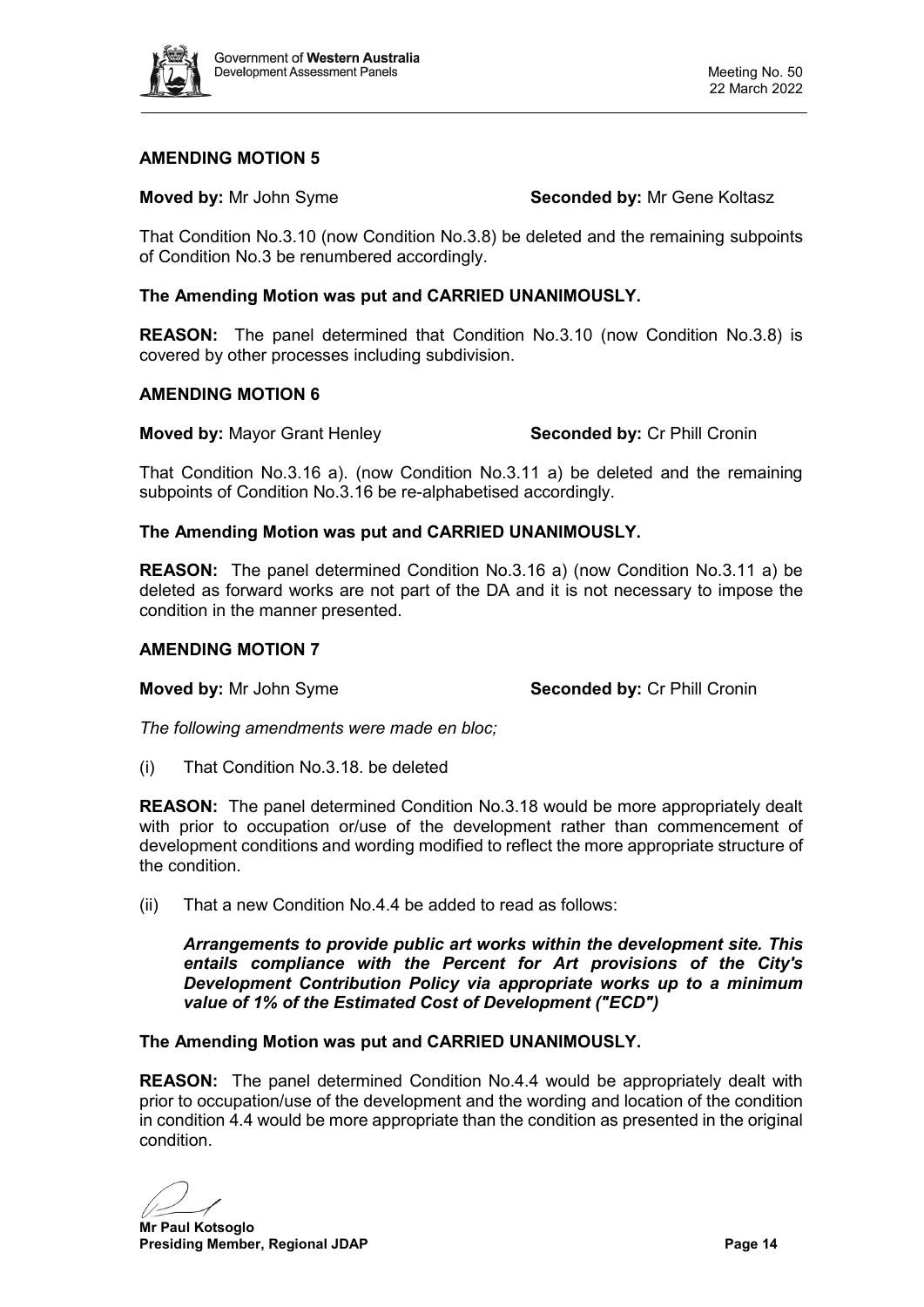

**Moved by:** Mr John Syme **Seconded by:** Mr Paul Kotsoglo

That Condition No.5.1 be deleted, and the remaining subpoints of Condition No.5 be renumbered accordingly.

#### **The Amending Motion was put and CARRIED UNANIMOUSLY.**

**REASON:** The panel determined Condition 5.1 was dealt with in a previously determined condition.

#### **AMENDING MOTION 9**

**Moved by:** Mr John Syme **Seconded by:** Mr Gene Koltasz

That Condition No.5.3 be deleted, and the remaining subpoints of Condition No.5 be renumbered accordingly.

#### **The Amending Motion was put and CARRIED (3/2).**

- For: Mr Gene Koltasz Mr John Syme Mr Paul Kotsoglo
- Against: Mayor Grant Henely Cr Phill Cronin

**REASON:** The panel determined Condition No.5.3 be deleted as glazing may be affected by sunlight and products stored may be prone to spoiling as a result. Additionally, adequate movement in the area and concerns expressed about the movement of staff prior to and after hours is adequately dealt with lighting provisions after hours. The total movements in the precinct means the need falls away.

#### **AMENDING MOTION 10**

**Moved by:** Mr Gene Koltasz **Seconded by:** Mr Paul Kotsoglo

That Advice Note 7 be deleted and the remaining advice notes be renumbered accordingly.

### **The Amending Motion was put and CARRIED UNANIMOUSLY.**

**REASON:** The panel determined that Advice Note 7 was unnecessary given the process to be following in satisfying the City's policy requirements may be met in the associated assessment and negotiation process.

**Mr Paul Kotsoglo**

**Presiding Member, Regional JDAP Page 15 Page 15**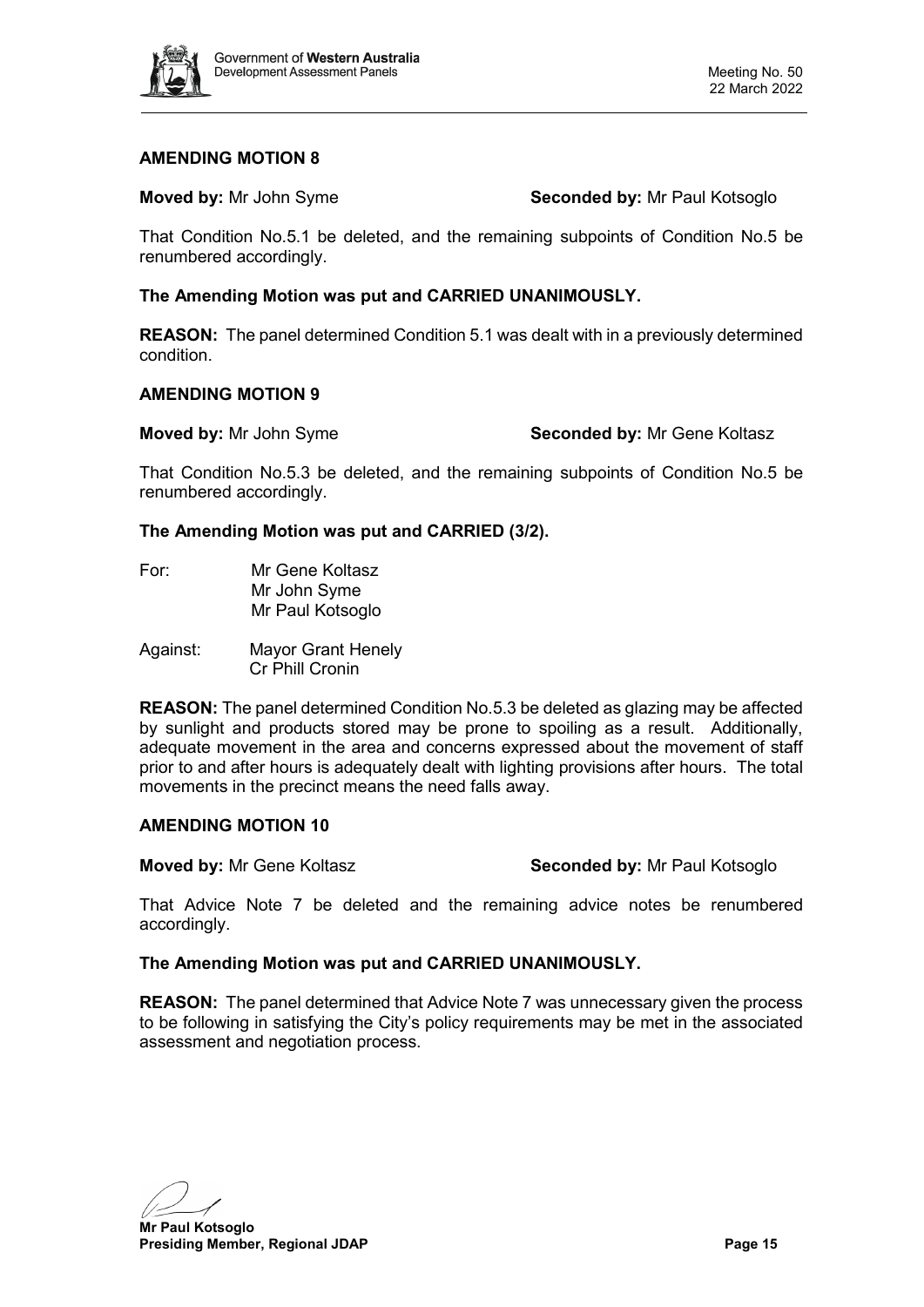

# **REPORT RECOMMENDATION (AS AMENDED)**

That the Regional JDAP resolves to:

1. **Approve** DAP Application reference DAP/21/02138 and accompanying plans (A200, A201, A202, A203, A204, A205, A300, A301, A400, A401, A500 and A600 and A601) in accordance with Clause 68 of Schedule 2 (Deemed Provisions) of the *Planning and Development (Local Planning Schemes) Regulations 2015*, and the provisions of the *City of Busselton Local Planning Scheme No. 21*, subject to the following conditions:

#### **GENERAL CONDITIONS:**

- 1. The development hereby approved shall be substantially commenced within four years from the date of this decision letter.
- 2. The development hereby approved shall be undertaken in accordance with the signed and stamped, Approved Development Plans, and except as may be modified by the following conditions.

#### **PRIOR TO THE COMMENCEMENT OF ANY WORKS CONDITIONS:**

- 3. The development hereby approved, or any works required to implement the development, shall not commence until the following plans or details have been submitted to the City and have been approved in writing –
	- 3.1. Plans that satisfactorily address the following required design changes and as may be indicated in red on the Approved Development Plans –
		- a. Deletion of the two 'LED screen' signs (LED1) proposed on the western and eastern elevations of the building;
		- b. Deletion of the 'standard signage board' (ST8) proposed on the northern elevation of the building.
	- 3.2 Final details of the advertising signage, including but not limited to the design, materials and levels of illumination.
	- 3.3 A schedule of the final materials, finishes and colours, which shall be generally consistent with the approved plans. The schedule shall include details of the type of materials proposed to be used, including their colour and texture.
	- 3.4 A detailed plan which shows natural ground levels, finished ground levels and finished floor levels;
	- 3.5 Detailed plans of the modifications to street verges, vehicle crossing points, roadside drainage, street furniture, footpaths, lighting and servicing infrastructure to provide vehicular and pedestrian access to the site.
	- 3.6 Details of the controlled access to loading/delivery area from the customer parking area to ensure access for service vehicles only.

**Mr Paul Kotsoglo**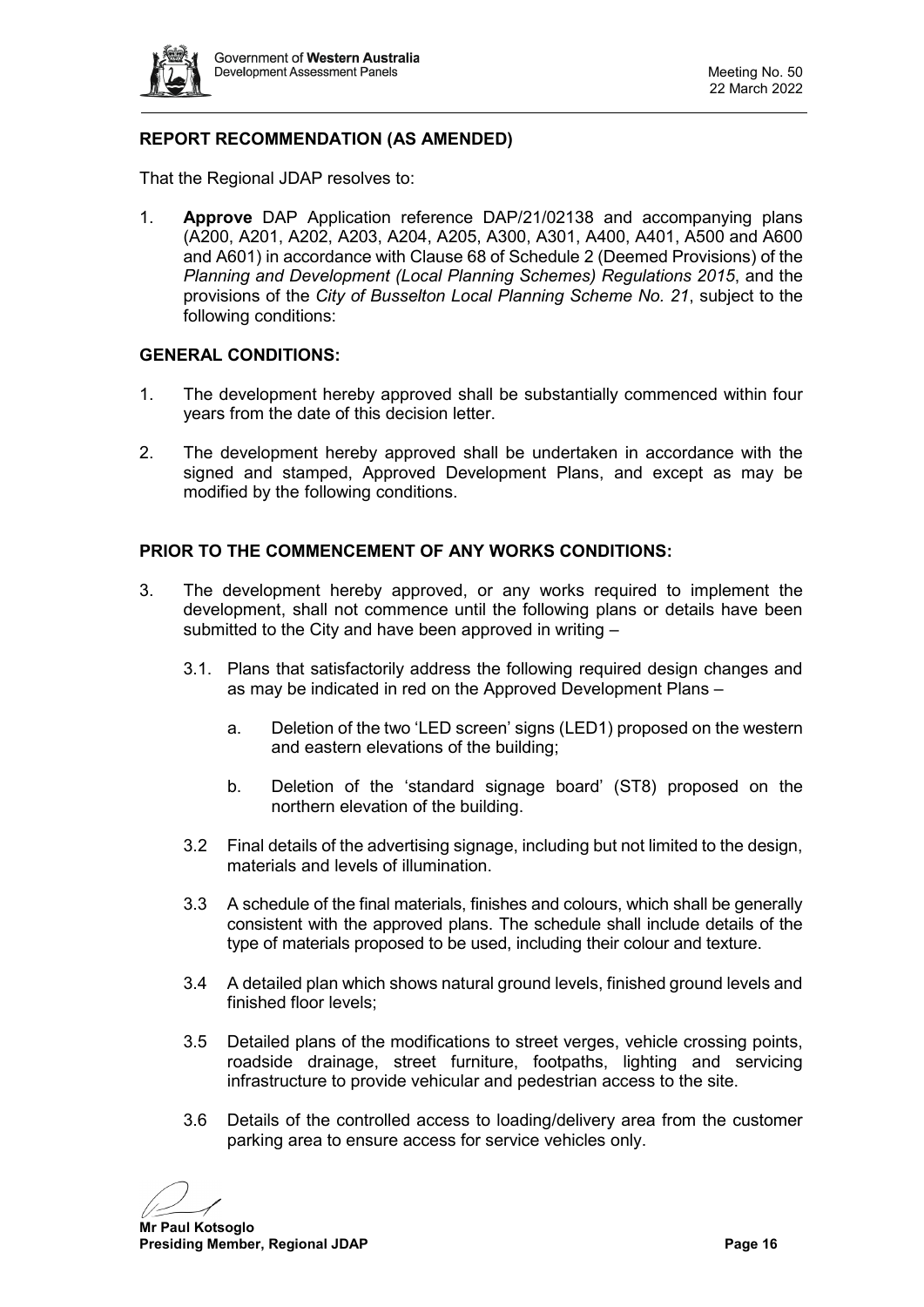

- 3.7 Car Park Traffic Management Strategy, which shall demonstrate how traffic flows within parking areas will be maintained during peak traffic periods.
- 3.8 Details of the proposed bicycle parking which are to be designed in accordance with the Australian Standard for Parking Facilities – Bicycle Parking (AS2890.3-2015). The details shall include, as a minimum, the location, design and materials to be used in their construction.
- 3.9 .A stormwater and groundwater management plan is prepared and submitted consistent with the approved Urban Water Management Plan for Vasse Newton Town Centre;
- 3.10 A final Landscaping Plan (LP). The LP shall include the following:
	- a. The provision of a minimum of four additional evergreen trees on the western boundary of the site;
	- b. Details of all planting areas for shade trees to be provided within the car parking area, ensuring that suitable space to enable a canopy tree of between 5m-10m height at maturity to establish, as well as the provision of suitable root barriers and irrigation;
	- c. the location, number, size and species of proposed trees and shrubs, including calculations for the landscaping area;
	- d. any lawns to be established;
	- e. any existing trees to be retained;
	- f. those areas to be reticulated or irrigated;
	- g. open style fencing to the western site boundary to provide definition to the Buayanyup River Drain Reserve (R50351);
	- h. be based on water sensitive urban design principles;
	- i. be based on Designing Out Crime principles; and

**Mr Paul Kotsoglo**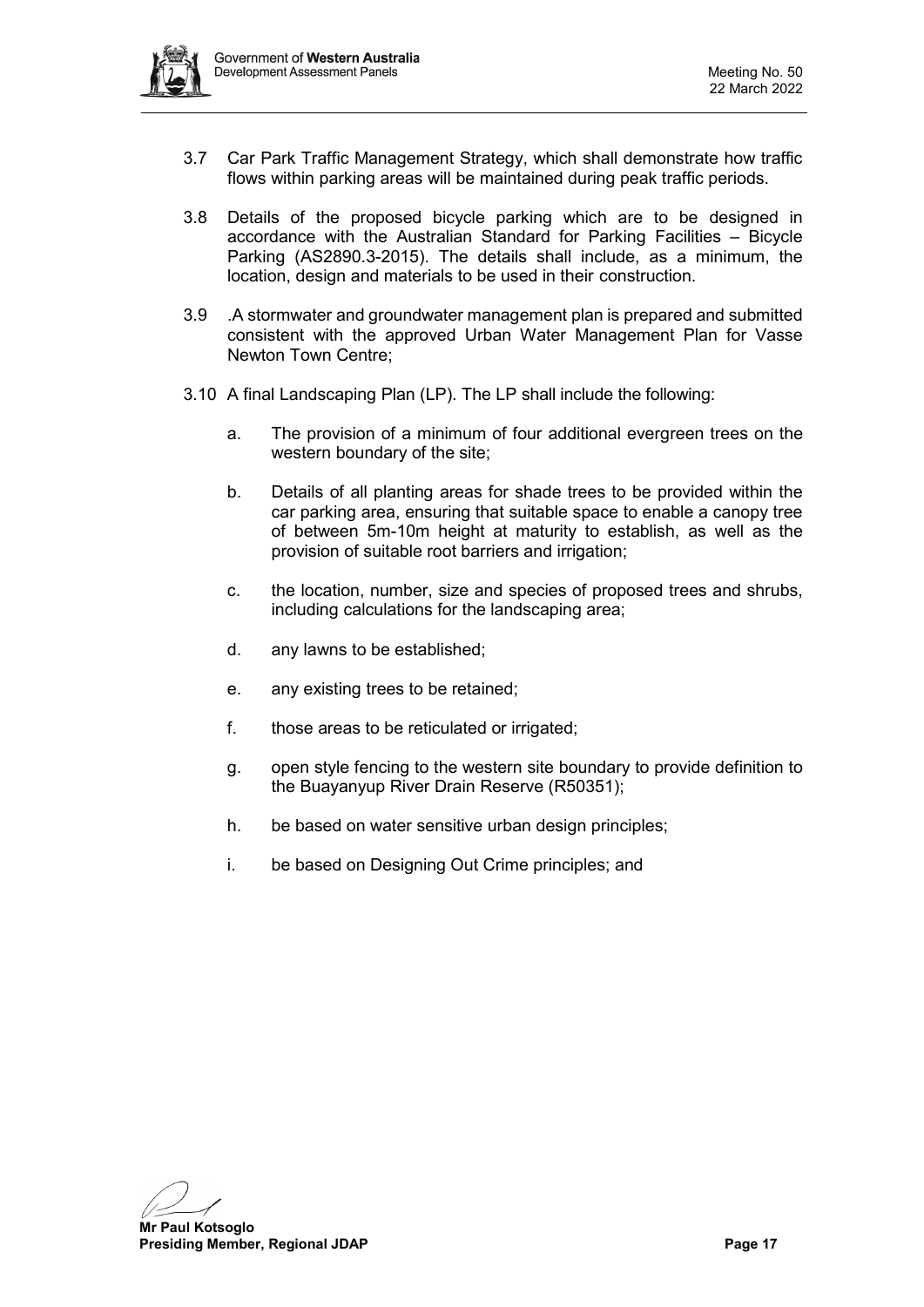

- 3.11 A Construction Management Plan (CMP). The CMP shall address the following:
	- a. public safety and amenity;
	- b. site security;
	- c. contact details of essential site personnel, construction period and operating hours;
	- d. community information, consultation and complaints management plan;
	- e. traffic, access and parking management;
	- f. delivery of materials and equipment to the site;
	- g. storage of materials and equipment on the site;
	- h. waste management;
	- i. sanitary facilities;
	- j. dust management during the construction process;
	- k. stormwater and sediment control; and
	- l. any other matter deemed relevant by the City.
- 3.12 Lighting Plan which shall include provision of lighting for all awnings, parking areas, footpaths and areas accessible to the public and be consistent with the requirements of Australian Standard *AS 4282—2019*, *Control of the obtrusive effects of outdoor lighting*.

### **PRIOR TO OCCUPATION/USE OF THE DEVELOPMENT CONDITIONS**

- 4. The development hereby approved shall not be occupied, or used, until all plans, details or works required by Conditions 2 and 3 have been implemented; and the following conditions have been complied with to the satisfaction of the City –
	- 4.1. Crossovers are located and constructed to the City's specifications.
	- 4.2. All vehicle parking, access ways, footpaths and external lighting shall be constructed to a minimum standard in accordance with the Australian Standard for Parking Facilities - Off-Street Car Parking (AS 2890.1) and shall be developed in the form and layout depicted on the approved plans to the satisfaction of the City.

**Mr Paul Kotsoglo**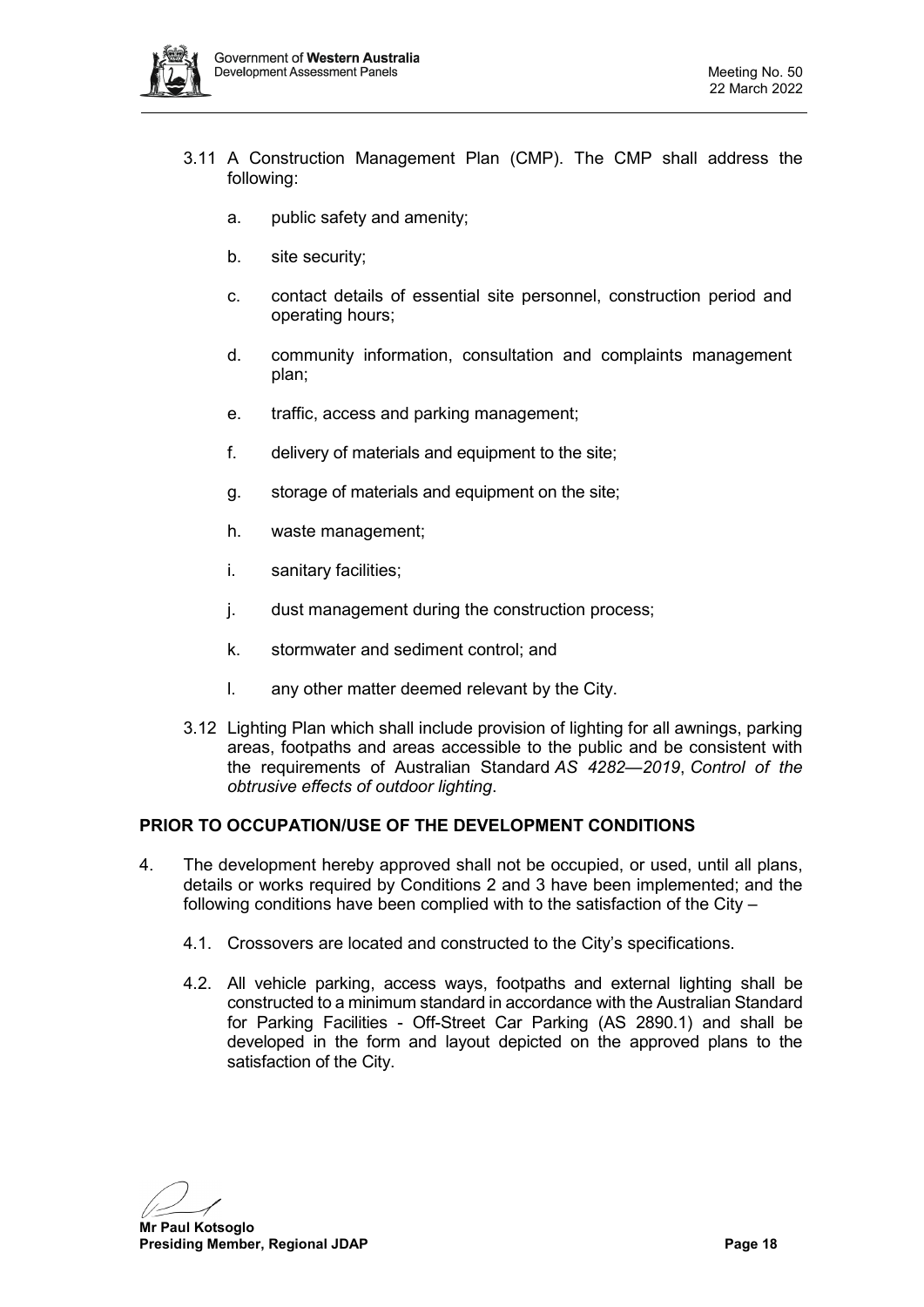

- 4.3. Accessible car parking and access shall be provided and designed in accordance with the Australian Standard for Parking Facilities - Off-Street Car Parking for people with disabilities (AS 2890.6).
- 4.4. Arrangements to provide public art works within the development site. This entails compliance with the Percent for Art provisions of the City's Development Contribution Policy via appropriate works up to a minimum value of 1% of the Estimated Cost of Development ("ECD").

#### **ONGOING CONDITIONS**

- 5. The works and other measures undertaken to satisfy Conditions 2, 3 and 4 shall be subsequently maintained for the life of the development, and the following conditions must be complied with to the satisfaction of the City  $-$ 
	- 5.1 No roller doors or screens are permitted to be installed to the eastern or southern elevations of the building;
	- 5.2 All services and service related hardware, including antennae, satellite dishes and air conditioning units, being suitably located away from public view and/or screened to the satisfaction of the City;
	- 5.3 Landscaping and reticulation shall be maintained in accordance with the approved Landscaping Plan to the satisfaction of the City. Unless otherwise first agreed in writing, any trees or plants which, within a period of five years from first planting, are removed, die or, are assessed by the City as being seriously damaged, shall be replaced within the next available planting season with others of the same species, size and number as originally approved.
	- 5.4 Satisfactory arrangements for works to be undertaken to create the new road extending west from the intersection of Coomidup Boulevard and Ganges Lane to provide access to the southern side of the development
	- 5.5 Satisfactory arrangements for modification to the configuration of the existing median island at the northern end of Coomidup Boulevard, to facilitate right turn exit movements of service vehicles from the northern crossover of the approved development onto Coomidup Boulevard.
	- 5.6 Satisfactory arrangements for works to be undertaken to upgrade the intersection of Coomidup Boulevard, Ganges Lane and the new access road via installation of a roundabout.
	- 5.7 Satisfactory arrangements for the provision of a 20 metre wide landscaped visual screening buffer to Bussell Highway along the northern boundary of Lot 9556/proposed Lot 124

**Mr Paul Kotsoglo**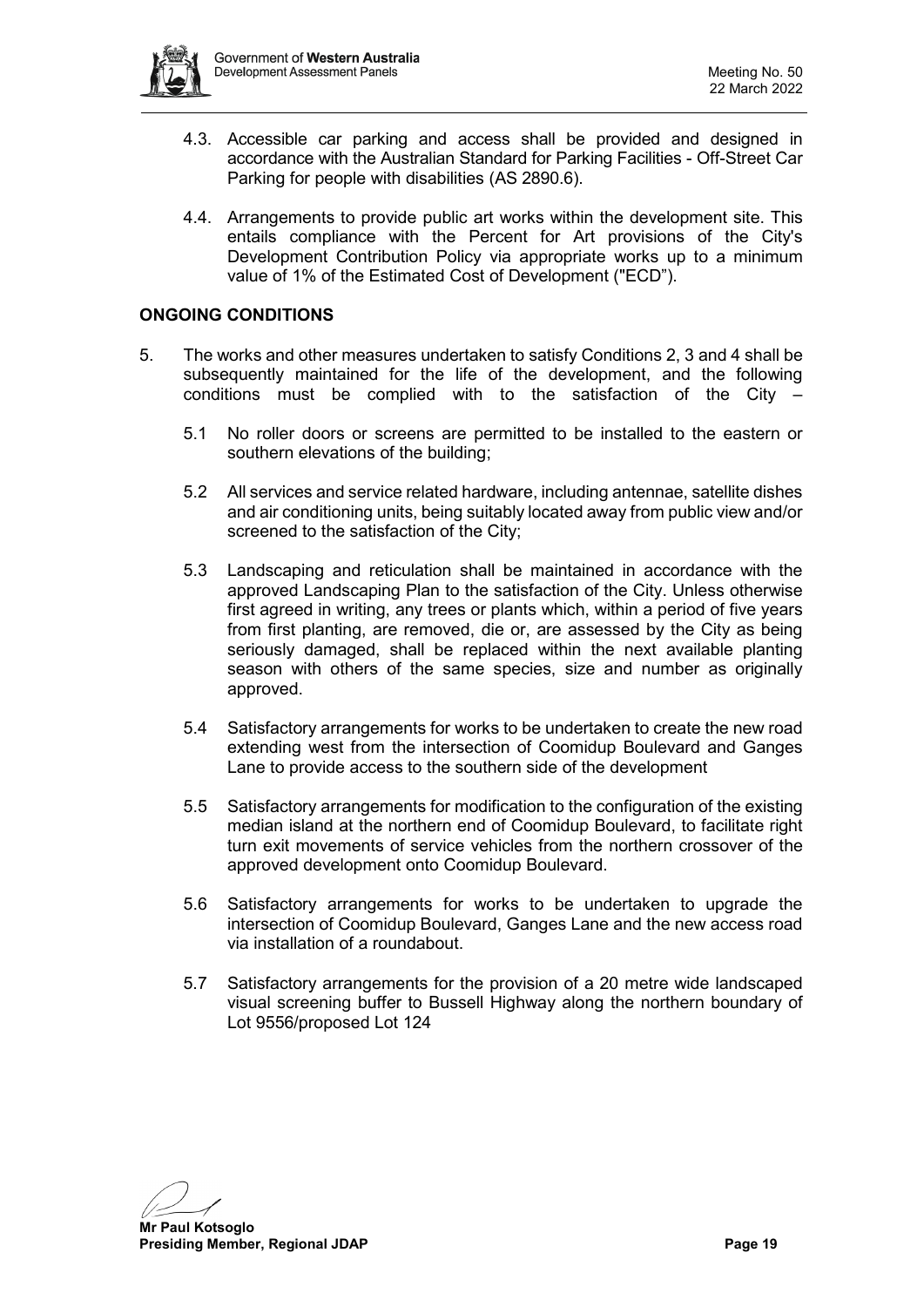

# **ADVICE TO APPLICANT**

- 1. If the applicant and/or owner are aggrieved by this decision there is a right of review under the provisions of Part 14 of the *Planning and Development Act 2005*. A review must be lodged with the State Administrative Tribunal, and must be lodged within 28 days of the decision.
- 2. This Decision Notice grants Development Approval to the development the subject of this application. It cannot be construed as granting Development Approval for any other structure shown on the approved plans which was not specifically included in this application.
- 3. Please note it is the responsibility of the applicant / owner to ensure that, in relation to Condition 1, this Development Approval remains current and does not lapse. The City of Busselton does not send reminder notices in this regard. The term "substantially commenced" has the meaning given to it in the *Planning and Development (Local Planning Schemes) Regulations 2015* as amended from time to time.
- 4. In accordance with the provisions of the *Building Act 2011*, and *Building Regulations 2*012, an application for a building permit must be submitted to, and approval granted by the City, prior to the commencement of the development hereby permitted.
- 5. Peak traffic periods to be addressed in the Car Park Traffic Management Strategy shall include long weekends, school holiday periods and any other significantly busy times as identified and agreed to between the proponent and the City.
- 6. Applicants/developers are encouraged to review the *Percent for Art Policy Step by Step Guide for Developers* which can be viewed on the City's website at [www.busselton.wa.gov.au](http://www.busselton.wa.gov.au/) and liaise with the City's Cultural Planning Officer at the earliest possible opportunity.
- 7. The stormwater design should consider the approved *Vasse Newtown, Town Centre Stage 1 UWMP, September 2014 (Version J5347e, dated 02/10/14)*, in particular:
	- a. consideration of the discharge from Stage 2 (i.e. subject Lot 9556);
	- b. ensuring stormwater modelling parametrisation and controls matches that of this approved UWMP (to avoid unintended cumulative impacts that may result in the off-site discharges that exceed the capacity of downstream infrastructure, potentially resulting in localised flooding);
	- c. consideration of groundwater levels.
- 8. The proponent shall refer to Department of Water and Environmental Regulation's acid sulfate soil guidelines for information to assist with the management of ground and/or groundwater disturbing works". Link: [https://www.der.wa.gov.au/your-environment/acid-sulfate-soils/69](https://www.der.wa.gov.au/your-environment/acid-sulfate-soils/69-acidsulfatesoils-guidelines) [acidsulfatesoils-guidelines](https://www.der.wa.gov.au/your-environment/acid-sulfate-soils/69-acidsulfatesoils-guidelines)

**Mr Paul Kotsoglo Presiding Member, Regional JDAP Page 20 Page 20**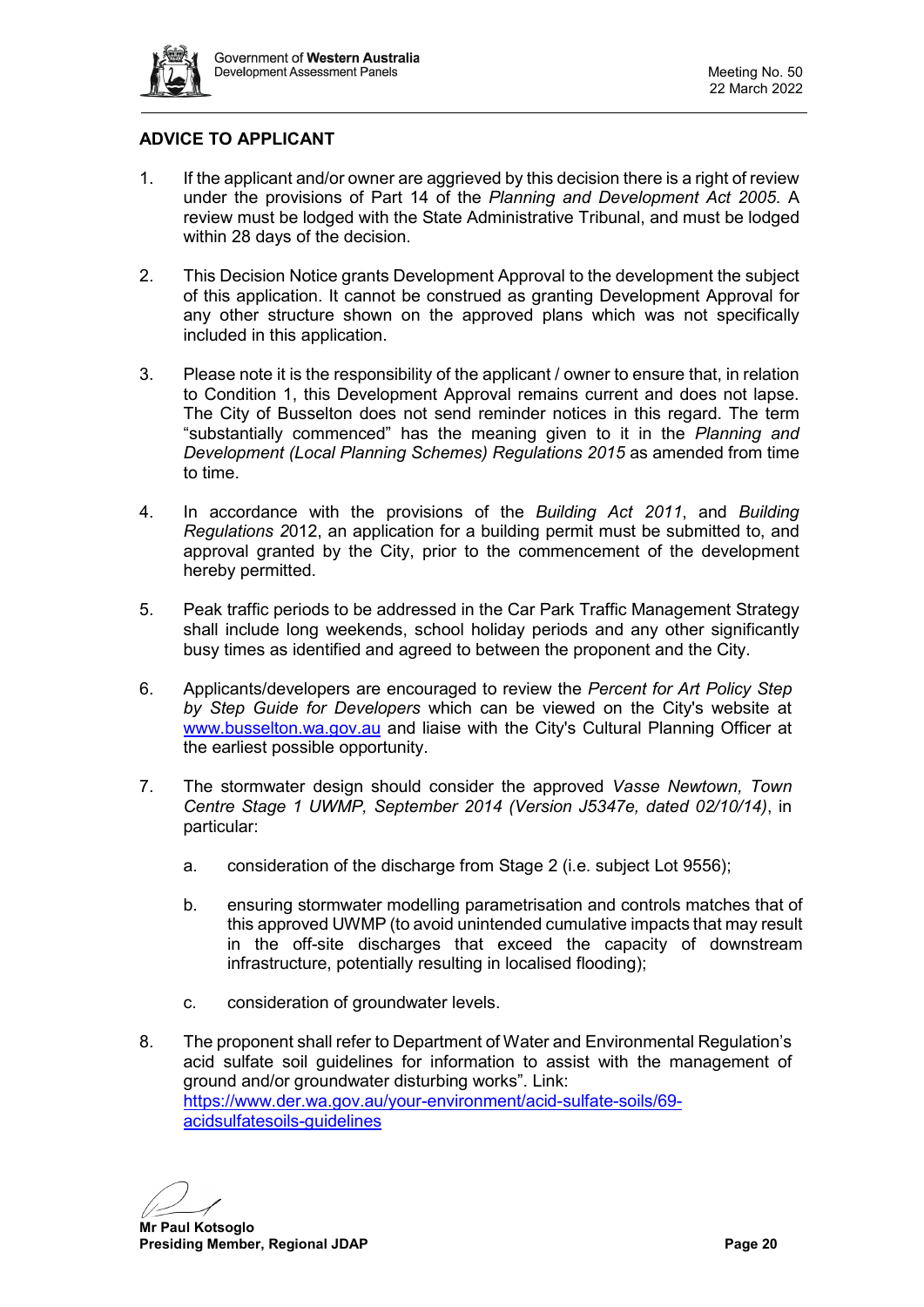

- 9. Measures to prohibit right turn movements of trucks and other vehicles from Coomidup Boulevard onto Bussell Highway may be implemented in the future should it be considered necessary due to significant adverse traffic impacts.
- 10. In accordance with the requirements of the *Local Government (Uniform Local Provisions) Regulations 1996*, you are hereby notified that any vehicle access from the land to a road or other public thoroughfare must be in accordance with the City's adopted Crossover Policy and Vehicle Crossovers Technical Specification.
- 11. Food handling, preparation and storage areas to be designed and constructed in accordance with the *Food Act 2008*, *Food Regulations 2009* and the *Australian and New Zealand Food Authority (ANZFA) Food Safety Standards.*
- 12. All public access areas (dining areas, etc) are to comply with the provisions of the *Health (Miscellaneous Provisions) Act 1911*, related regulations and guidelines and in particular Part VI – Public Buildings

#### **The Report Recommendation (as amended) was put and CARRIED UNANIMOUSLY**

**REASON:** The panel determined the application was appropriate for approval for the reasons ostensibly outlined in the Responsible Authority Report. The approval is subject to modification of some of the conditions and requirements outlined in the Responsible Authority Report recommendation. The conditions were changed where it was considered they were unnecessary, required modification as they lacked finality, or they were addressed by way of other processes, such as the subdivision process, and the alternatives, as amended by the panel, were considered more appropriate in the circumstances.

#### <span id="page-20-0"></span>**9. Form 2 – Responsible Authority Reports – DAP Amendment or Cancellation of Approval**

<span id="page-20-1"></span>Nil

**Mr Paul Kotsoglo**

**Presiding Member, Regional JDAP Page 21 Page 21 Page 21**